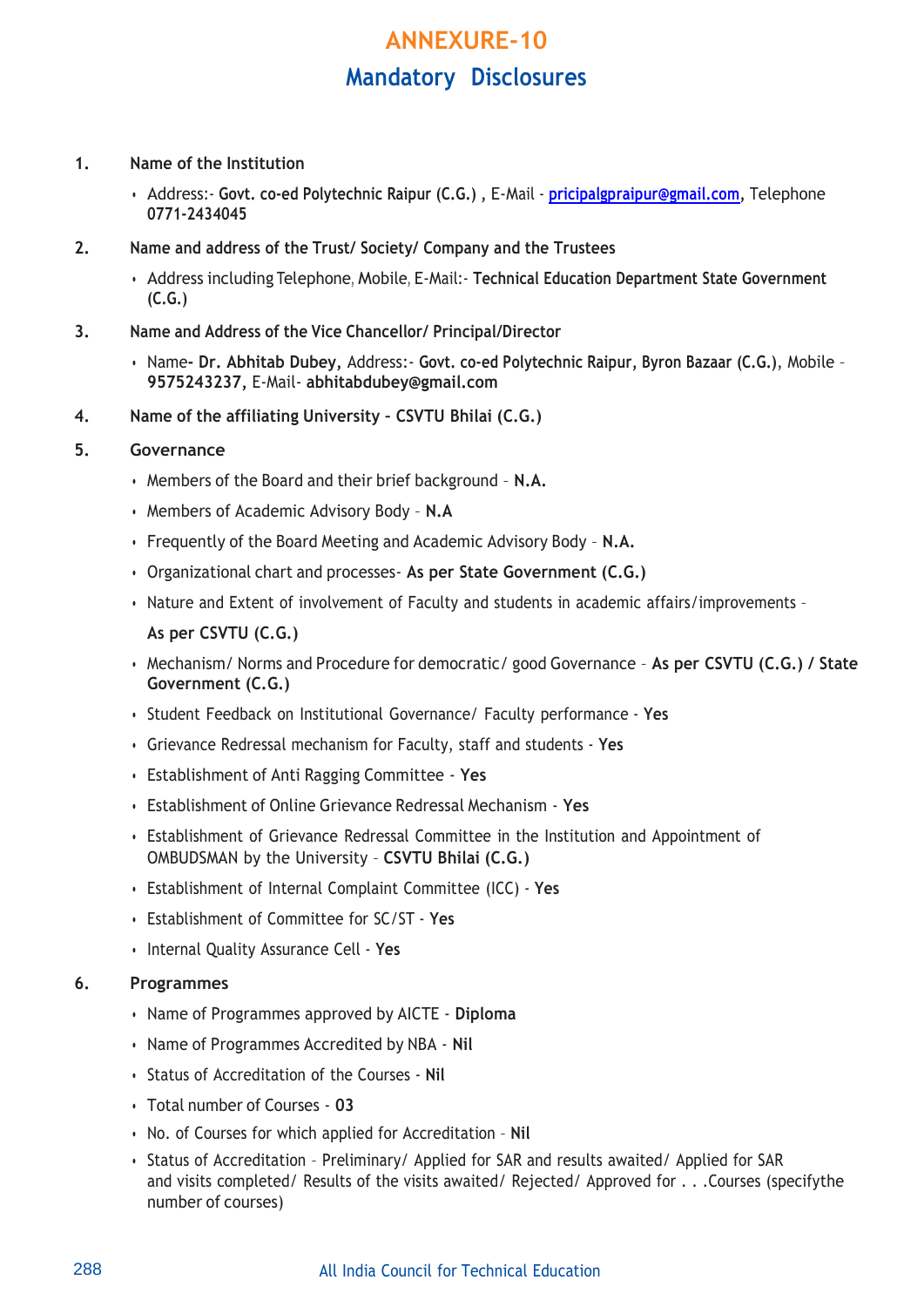• For each Programme the following details are to be given(Preferably in Tabular form):

| Name                                                                                              | Civil                   | Electrical                        | Mechanical                        |
|---------------------------------------------------------------------------------------------------|-------------------------|-----------------------------------|-----------------------------------|
| Number of seats                                                                                   | 60                      | 60                                | 60                                |
| <b>Duration</b>                                                                                   | 3 years                 | 3 years                           | 3 years                           |
| Cut off marks/rank of admission during the                                                        | As per DTE              | As per DTE                        | As per DTE                        |
| last three years                                                                                  | (C.G.)                  | (C.G.)                            | (C.G.)                            |
| Fee (as approved by the state government)                                                         | 1styear-<br>Rs6100      | 1st year-<br>Rs6100               | 1st year-Rs6100                   |
|                                                                                                   | 2nd/3rd<br>year-Rs 5725 | 2nd/3rd<br>year-Rs 5725           | 2nd/3rd year-Rs<br>5725           |
| <b>Placement Facilities</b>                                                                       | yes                     | yes                               | yes                               |
| Campus placement in last three years with<br>minimum salary, maximum salary and<br>average salary | 0                       | 18<br>Max-2.65 lpa<br>Min-1.00lpa | 21<br>Max-2.65 lpa<br>Min-1.00lpa |

- Name and duration of Programme(s)having Twinning and Collaboration with Foreign University(s) and being run in the same Campus along with status of their AICTE approval. If there is Foreign Collaboration, give the following details: N.A.
- Details of the Foreign University
- Name of the University
- Address
- Website
- Accreditation status of the University in its Home Country
- Ranking of the University in the Home Country
- Whether the degree offered is equivalent to an Indian Degree? If yes, the name of the agency which has approved equivalence. If no, implications for students in terms of pursuit of higher studies in India and abroad and job both within and outside the country
- Nature of Collaboration
- Conditions of Collaboration
- Complete details of payment a student has to make to get the full benefit of Collaboration
- For each Programme Collaborated provide the following: **Nil**
- Programme Focus
- Number of seats
- Admission Procedure
- Fee (as approved by the state government)
- Placement Facility
- Placement Records for last three years with minimum salary, maximum salary and average salary
- Whether the Collaboration Programme is approved by AICTE? If not whether the Domestic/
- Foreign University has applied to AICTE for approval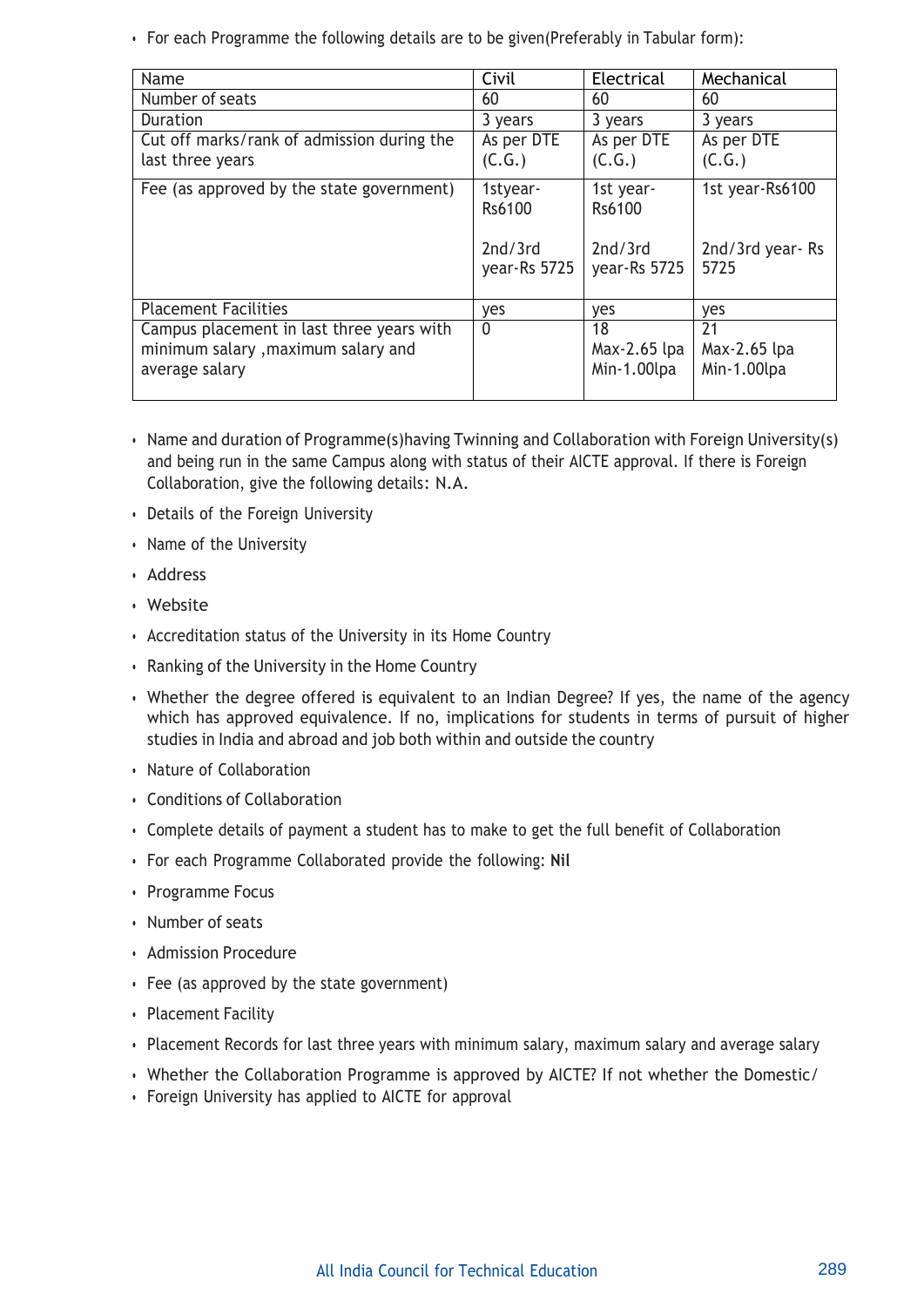# **7. Faculty**

- Course/Branch wise list Faculty members:
- Permanent Faculty

|      | DIPLOMA IN CIVIL ENGINEERING |                           |                                 |        |  |  |
|------|------------------------------|---------------------------|---------------------------------|--------|--|--|
| S.N. | Name of faculty              | Designation               | Date of<br>institute<br>joining | Remark |  |  |
|      | Shri Devendranath Sirsant    | <b>Head of Department</b> | 07-06-2019                      |        |  |  |
| 2    | Ms Ojasvi Golchha            | Lecturer                  | $01 - 10 - 2016$                |        |  |  |
| 3    | Ms Pooja Patel               | Lecturer                  | $01 - 10 - 2016$                |        |  |  |
| 4    | Shri Pankaj Golchha          | Lecturer                  | 02-01-2021                      |        |  |  |

|      | DIPLOMA IN ELECTRICAL ENGINEERING |                    |                                 |        |  |
|------|-----------------------------------|--------------------|---------------------------------|--------|--|
| S.N. | Name of faculty                   | Designation        | Date of<br>institute<br>joining | Remark |  |
|      | Smt. Mamta Patel                  | Head of Department | 30-08-2019                      |        |  |
|      | Shri Deepak Patel                 | Lecturer           | 03-10-2016                      |        |  |
|      | Shri Aman kumar                   |                    |                                 |        |  |
|      | Dewangan                          | Lecturer           | 05-09-2019                      |        |  |

|      | DIPLOMA IN MECHANICAL ENGINEERING |                           |                                 |        |  |  |
|------|-----------------------------------|---------------------------|---------------------------------|--------|--|--|
| S.N. | Name of faculty                   | Designation               | Date of<br>institute<br>joining | Remark |  |  |
|      | Smt. Alpana Oberoi                | <b>Head of Department</b> | 02-02-2022                      |        |  |  |
| 2    | Smt Vijeta Shukla                 | Lecturer                  | 01-10-2016                      |        |  |  |
| 3    | Shri Santosh Kumar                | Lecturer                  | 01-10-2016                      |        |  |  |
| 4    | Smt. Neha Tiwari                  | Lecturer                  | 03-10-2016                      |        |  |  |
| 5    | Shri Hem Sagar Gupta              | Lecturer                  | 09-09-2019                      |        |  |  |

|      | Humanities & Science Department |                         |                                 |        |  |
|------|---------------------------------|-------------------------|---------------------------------|--------|--|
| S.N. | Name of faculty                 | Designation             | Date of<br>institute<br>joining | Remark |  |
|      | Dr. Nidhi Sharma                | Lecturer of Mathematics | 28-11-2016                      |        |  |
|      | Smt. Gulshan Thakur             | Lecturer of Chemistry   | 17-01-2017                      |        |  |
|      | Dr. Shameena Bano               | Lecturer of English     | 18-01-2017                      |        |  |

# • Adjunct Faculty

|     | DIPLOMA IN CIVIL ENGINEERING |                    |                                 |        |  |  |
|-----|------------------------------|--------------------|---------------------------------|--------|--|--|
| S.N | NAME OF FACULTY              | <b>DESIGNATION</b> | DATE OF<br>Institute<br>Joining | Remark |  |  |
|     | Smt. Anisha Samual           | Part time Lecturer | 12-01-2022                      |        |  |  |
|     |                              |                    |                                 |        |  |  |

# 290 All India Council for Technical Education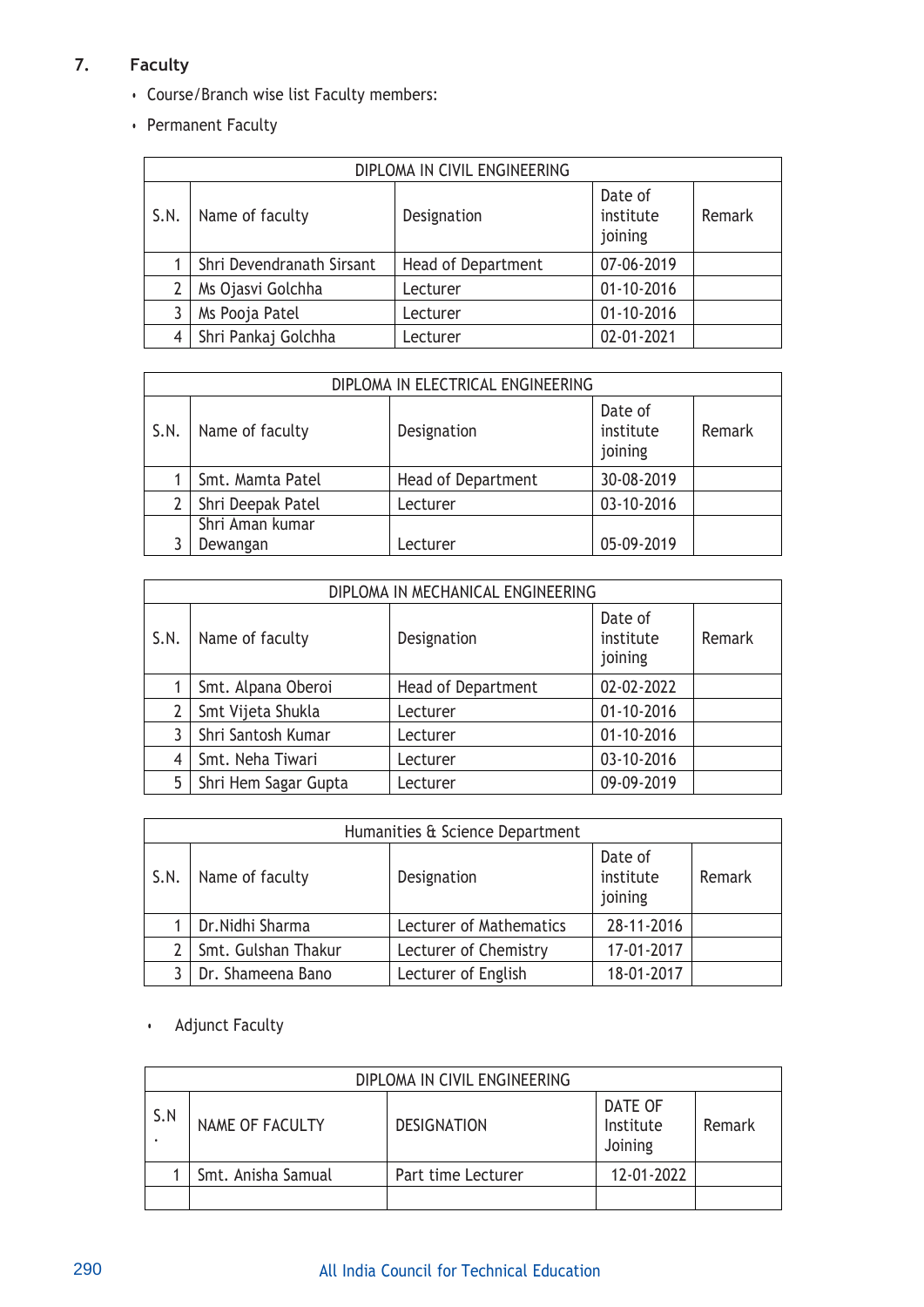|     | DIPLOMA IN ELECTRICAL ENGINEERING |                    |                                 |        |  |
|-----|-----------------------------------|--------------------|---------------------------------|--------|--|
| S.N | Name of faculty                   | Designation        | Date of<br>institute<br>joining | Remark |  |
|     | Ms Preeti Nema                    | Part time Lecturer | 12-01-2022                      |        |  |
|     | Ms Priyanka Sinha                 | Part time Lecturer | 12-01-2022                      |        |  |
|     | Shri Lakeshwar Prasad             |                    |                                 |        |  |
|     | Sahu                              | Part time Lecturer | 14-03-2022                      |        |  |

|     | DIPLOMA IN MECHANICAL ENGINEERING |                    |                                 |        |  |  |
|-----|-----------------------------------|--------------------|---------------------------------|--------|--|--|
| S.N | Name of faculty                   | Designation        | Date of<br>institute<br>joining | Remark |  |  |
|     | Shri Shailesh Kumar               |                    |                                 |        |  |  |
|     | Diwedi                            | Part time Lecturer | 12-01-2022                      |        |  |  |
|     | Ms Anjali Yadav                   | Part time Lecturer | 12-01-2022                      |        |  |  |
|     | Shri Ajay Kawde                   | Part time Lecturer | 14-03-2022                      |        |  |  |

|     | Humanities & Science Department |                    |                                 |        |
|-----|---------------------------------|--------------------|---------------------------------|--------|
| S.N | Name of faculty                 | Designation        | Date of<br>institute<br>joining | Remark |
|     | Ms Archana Sahu                 | Part time Lecturer | 12-01-2022                      | C.F.A. |

| $\bullet$ | Permanent Faculty: Student Ratio                                       | - 1: 21 |
|-----------|------------------------------------------------------------------------|---------|
|           | Number of Faculty employed during the last three years -               | $-7$    |
|           | Number of Faculty employed during the last three years (Part time) - 8 |         |
|           | Number of Faculty left during the last three years -                   | - 5     |
|           | Number of Faculty left during the last three years (Part time)         | - 8     |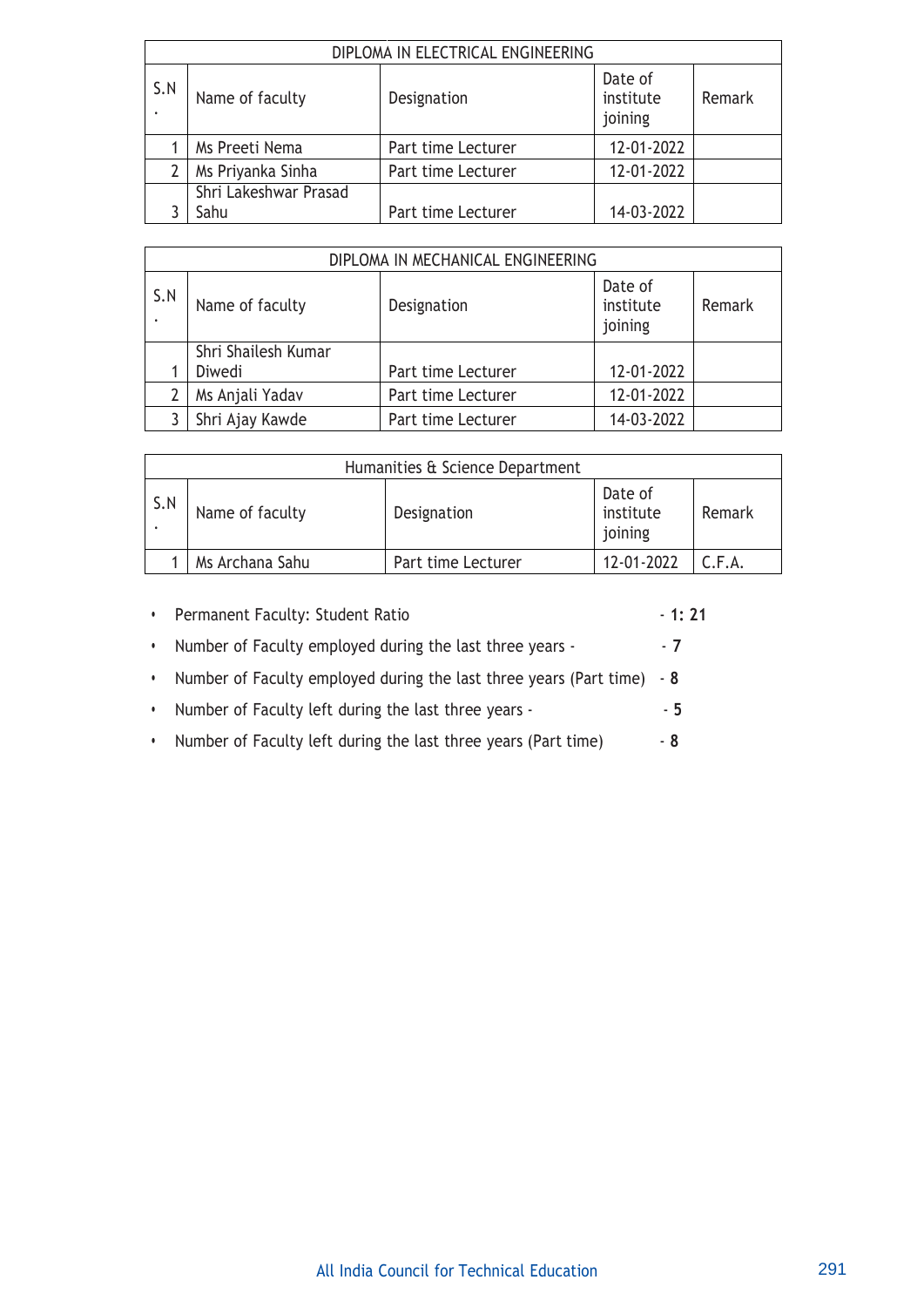# **8. Profile of Vice Chancellor/ Director/ Principal/Faculty**

• For each Faculty give a page covering with Passport size photograph



- Name:-Dr. Abhitab dubey
- Date of Birth:-01/12/1975
- Unique ID
- Education Qualifications:-P.hd.D., M-TECH,B.E.
- **•** Work Experience
- **•** Teaching:- 22 years
- **•** Research:-NIL
- **•** Industry:-NIL
- **•** Others:-NIL
- **•** Area of Specialization:- Mechanical
- **•** Courses taught at Diploma/ Post Diploma/ Under Graduate/ Post Graduate/ Post Graduate Diploma Level:- Diploma Under Graduate
- **•** Research guidance(Number of Students)
- **•** No. of papers published in National/ International Journals/ Conferences:-05
- **•** Master (Completed/Ongoing):- Completed
- **•** Ph.D. (Completed/Ongoing):- Completed
- **•** Projects Carried out:-Nil
- **•** Patents (Filed & Granted):-NIL
- **•** Technology Transfer:-NIL
- **•** Research Publications (No.of papers published in National/International Journals/Conferences):- 03
- **•** No. of Books published with details (Name of the book, Publisher with ISBN, year of publication, etc.):-03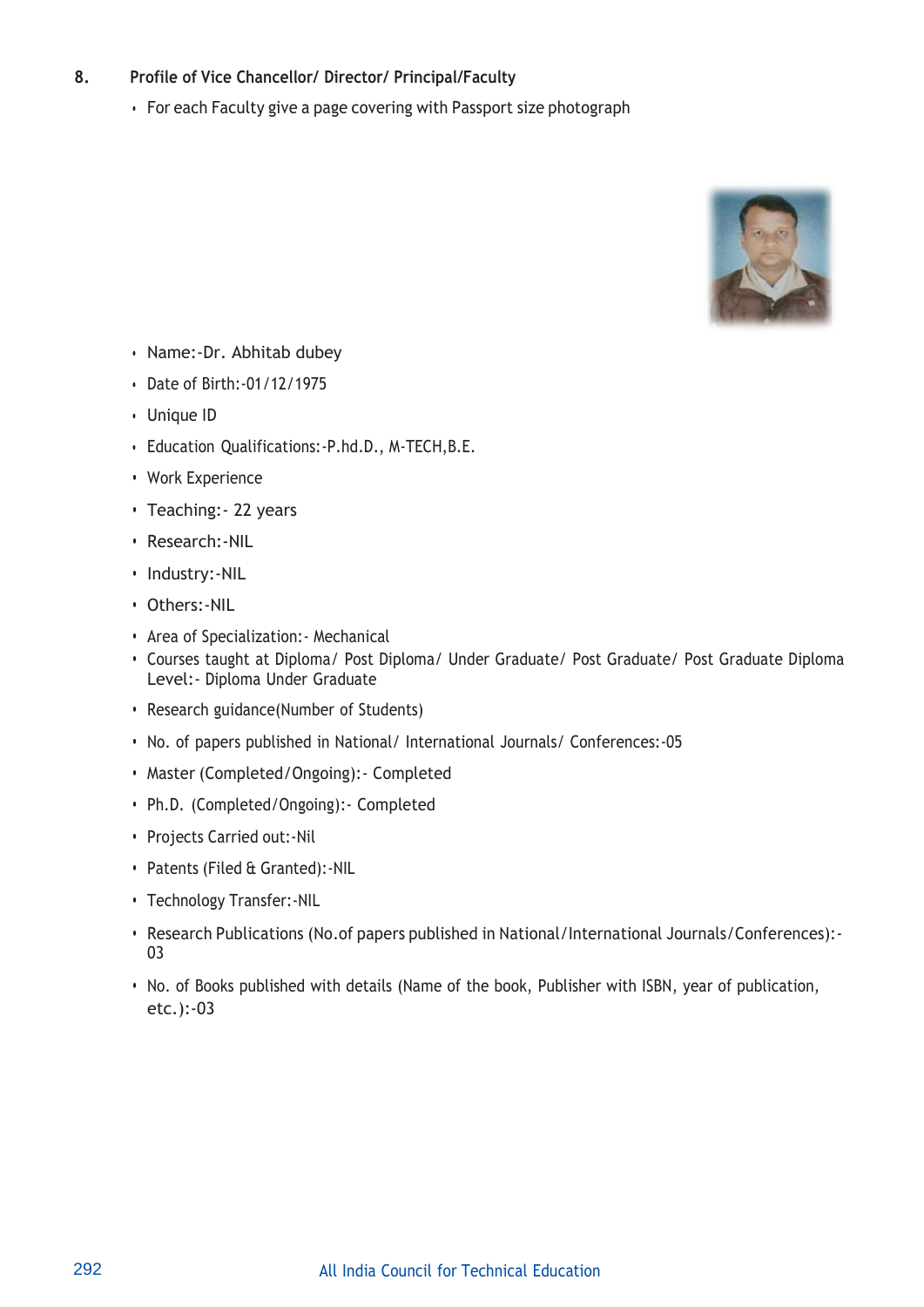

- Name- Dr. Mamta Patel
- Date of Birth- 19.11.1966
- Unique ID 03411
- Education Qualifications- PhD. (ELECTRICAL )
- Work Experience
- Teaching 34 years
- Research 10
- Industry Nil
- Others Nil
- Area of Specialization Instrumentation, Power System
- Courses taught at Diploma/ Post Diploma/ Under Graduate/ Post Graduate/ Post Graduate Diploma Level – diploma in electrical engineering
- Research guidance(Number of Students)
- No. of papers published in National/ International Journals/ Conferences : 5
- Master (Completed/Ongoing) : COMPLETED
- Ph.D. (Completed/Ongoing) ; COMPLETED
- Projects Carried out : NIL
- Patents (Filed & Granted) NIL
- Technology Transfer NIL
- Research Publications (No.of papers published in National/International Journals/Conferences) : 5
- No. of Books published with details (Name of the book, Publisher with ISBN, year of publication, etc.) : NIL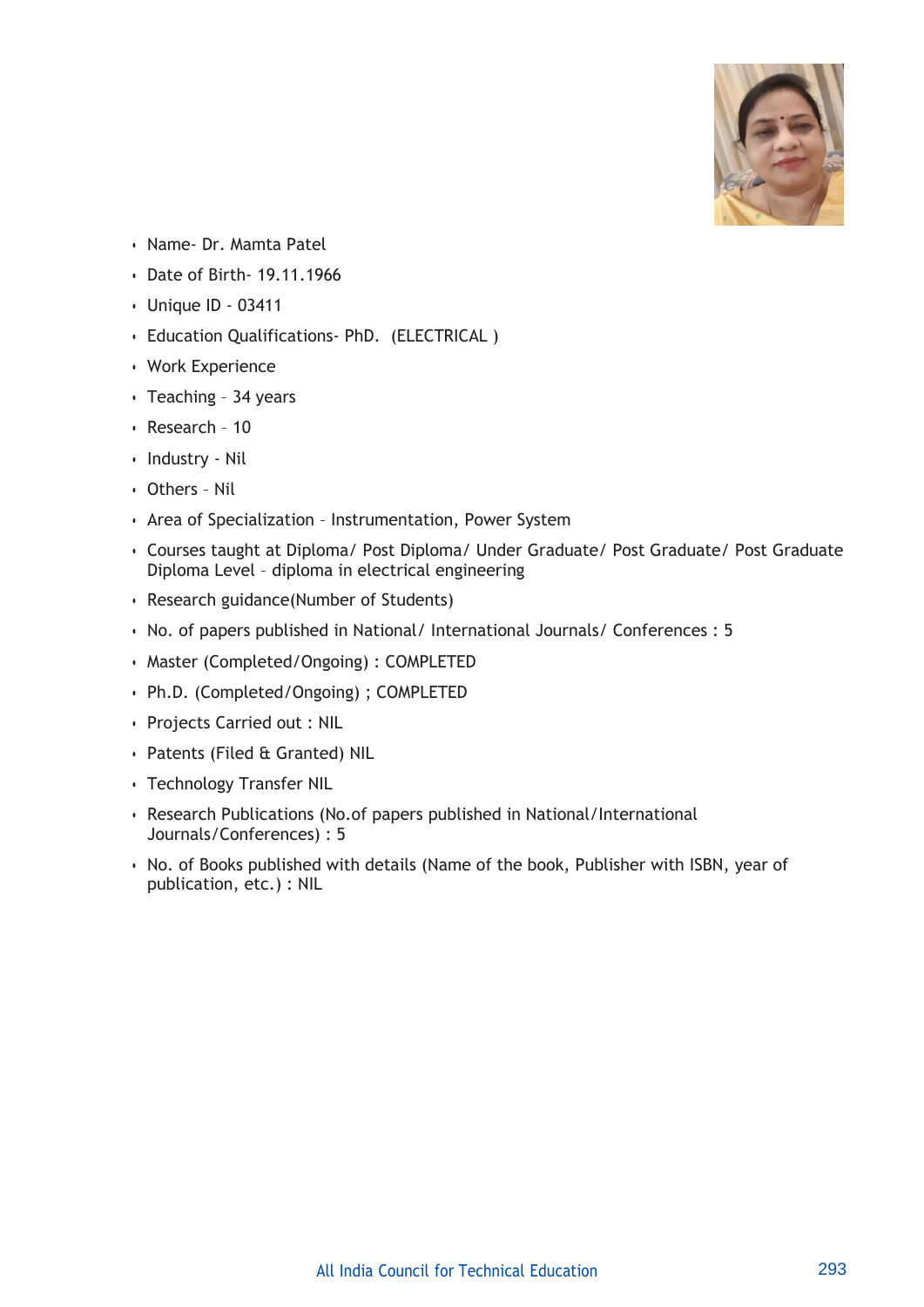

- Name- Deepak Patel
- Date of Birth- 05.03.1993
- Unique ID 08826
- Education Qualifications- BE (Electrical )
- Work Experience
- Teaching 5 year 5 Month
- Research Nil
- Industry Nil
- Others Nil
- Area of Specialization -Nil
- Courses taught at Diploma/ Post Diploma/ Under Graduate/ Post Graduate/ Post Graduate Diploma Level – Diploma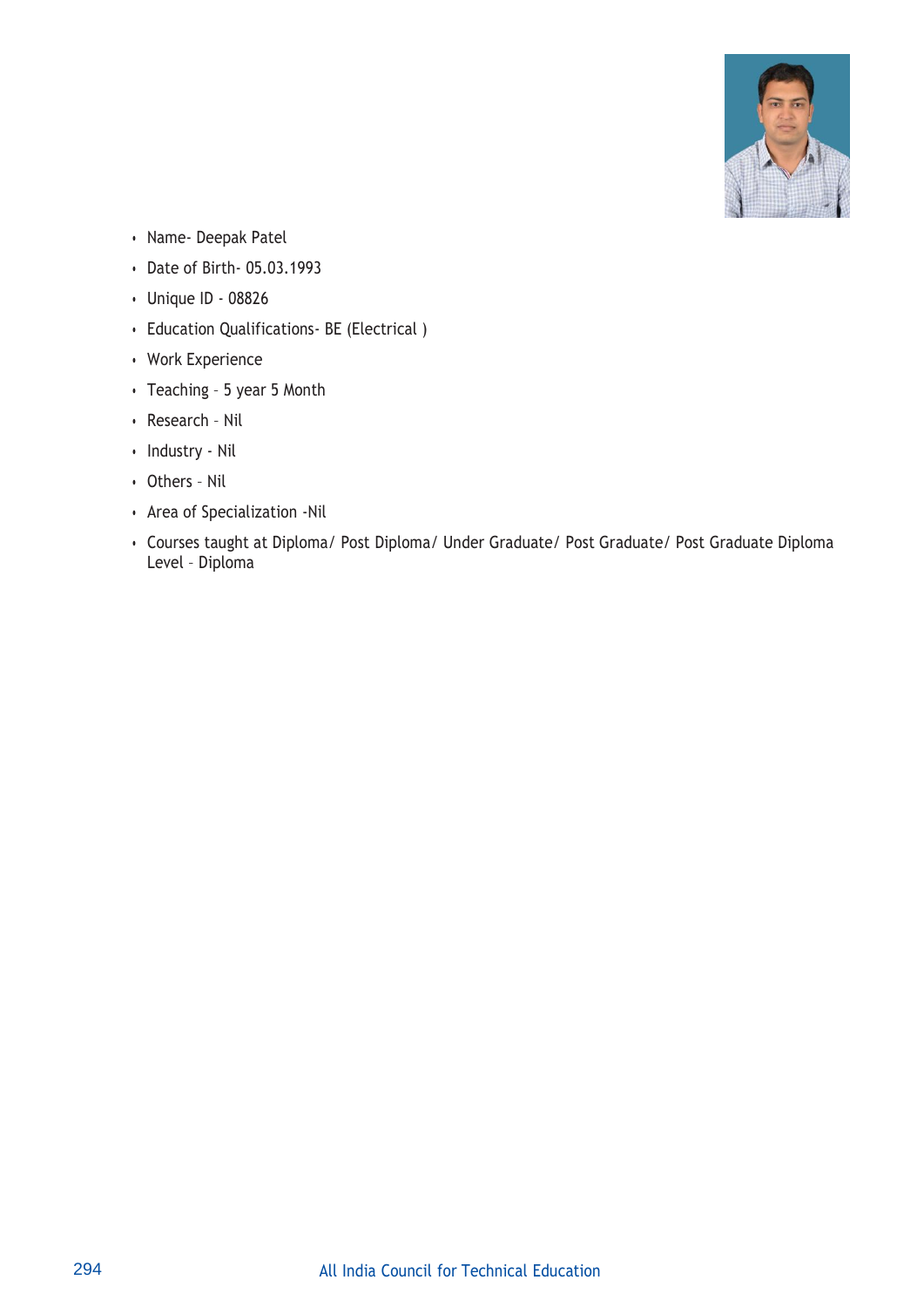

- Name- Aman Kumar Dewangan
- Date of Birth- 07.11.1992
- Unique ID 08551
- Education Qualifications- BE (ELECTRICAL )
- Work Experience
- Teaching 5 YEARS 5 MONTHS
- Research –
- Industry Nil
- Others Nil
- Area of Specialization NIL
- Courses taught at Diploma/ Post Diploma/ Under Graduate/ Post Graduate/ Post Graduate Diploma Level – DIPLOMA IN ELECTRICAL ENGINEERING
- Research guidance(Number of Students)
- No. of papers published in National/ International Journals/ Conferences : NIL
- Master (Completed/Ongoing) : NIL
- Ph.D. (Completed/Ongoing) ; NIL
- Projects Carried out : NIL
- Patents (Filed & Granted) NIL
- Technology Transfer NIL
- Research Publications (No.of papers published in National/International Journals/Conferences) : NIL
- No. of Books published with details (Name of the book, Publisher with ISBN, year of publication, etc.) : NIL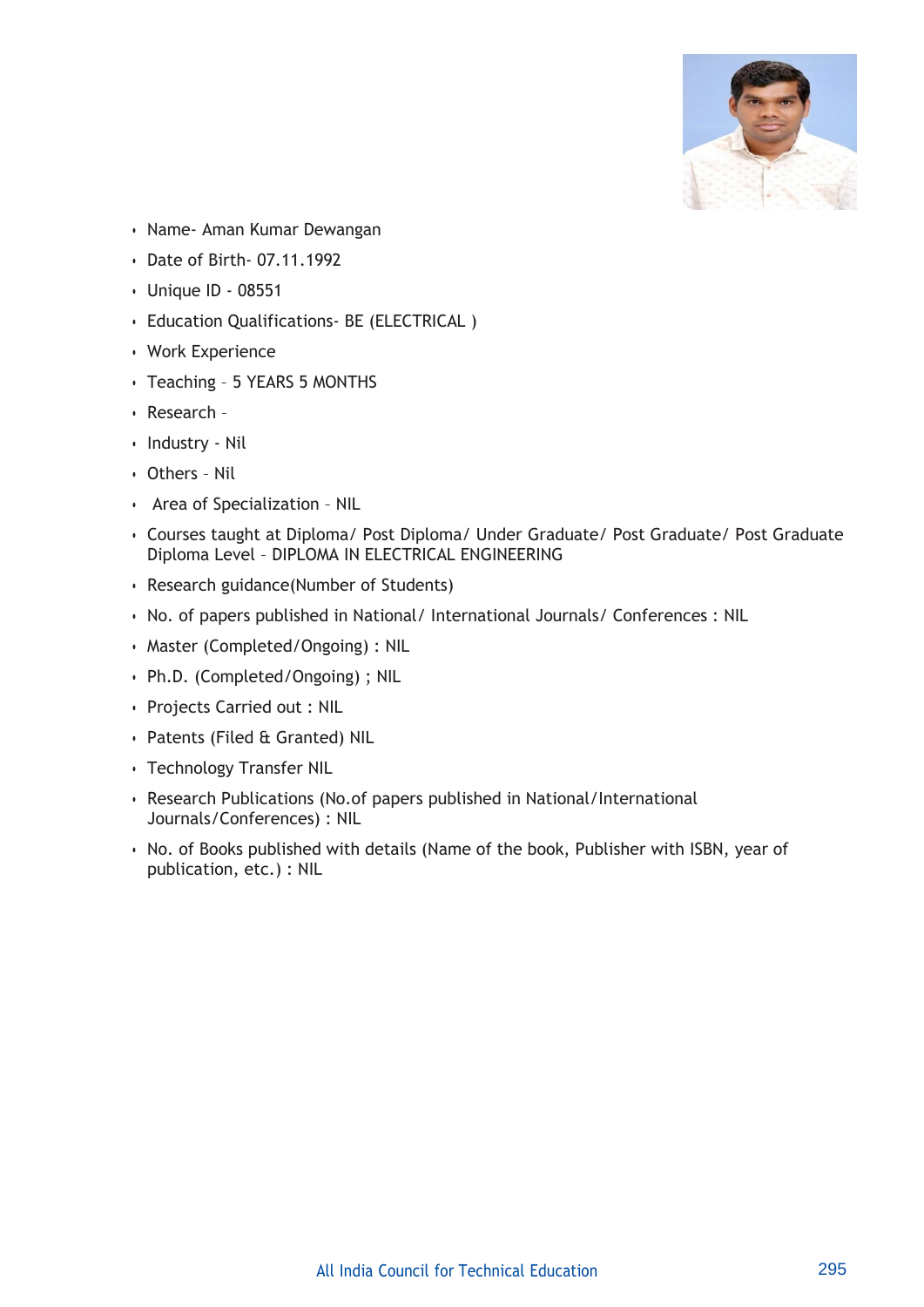

- Name- Devendranath Sirsant
- Date of Birth- 13.06.1961
- Unique ID -
- Education Qualifications- B.E. (Civil Engg.) , M.E. (Water resources and irrigation engg.)
- Work Experience
- Teaching 39 years 6 months
- Research Nil
- Industry Nil
- Others Nil
- Area of Specialization Water resources and irrigation engg.
- Courses taught at Diploma level structural Design and Drafting I & II, Quantity Surveying and Costing I & II, Surveying, Highway Engineering, Public Health Engineering , Irrigation Engineering.
- Research guidance (Number of Students)
- No. of papers published in National/ International Journals/ Conferences : Nil
- Master (Completed/Ongoing) : COMPLETED
- Projects Carried out : NIL
- Patents (Filed & Granted) NIL
- Technology Transfer NIL
- Research Publications ( No. of papers published in National/International Journals/Conferences) : Nil
- No. of Books published with details (Name of the book, Publisher with ISBN, year of publication, etc.) : NIL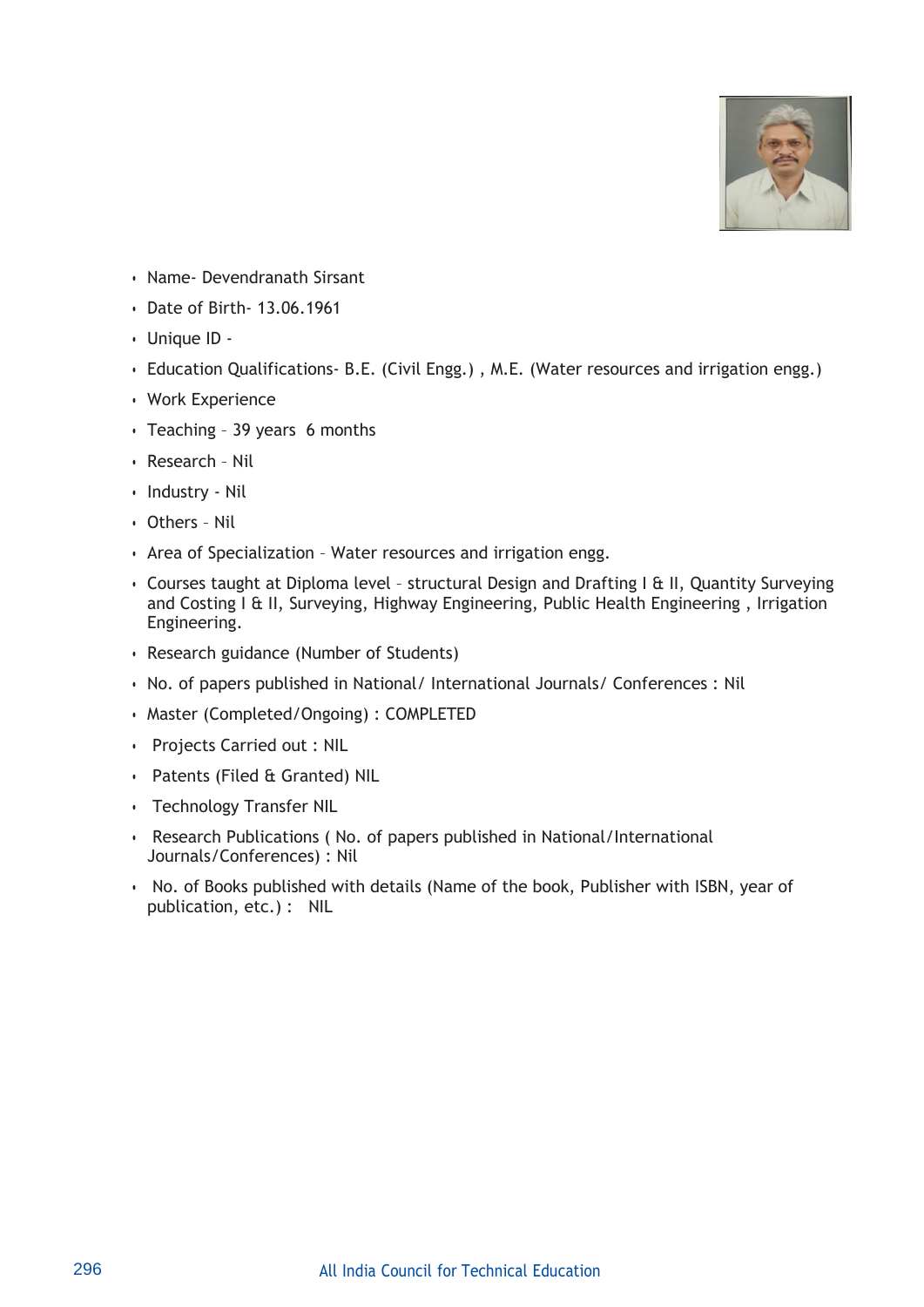

- Name- Pankaj Golchha
- Date of Birth- 01.07.1990
- Unique ID 08442
- Education Qualifications- B.TECH (CIVIL )
- Work Experience
- Teaching 5 year 5 Month
- Research Nil
- Industry Nil
- Others Nil
- Area of Specialization -Nil
- Courses taught at Diploma Level Surveying, Public Health Engineering, Irrigation Engineering, Green Building, Mechanics of Solids , Applied Mechanics.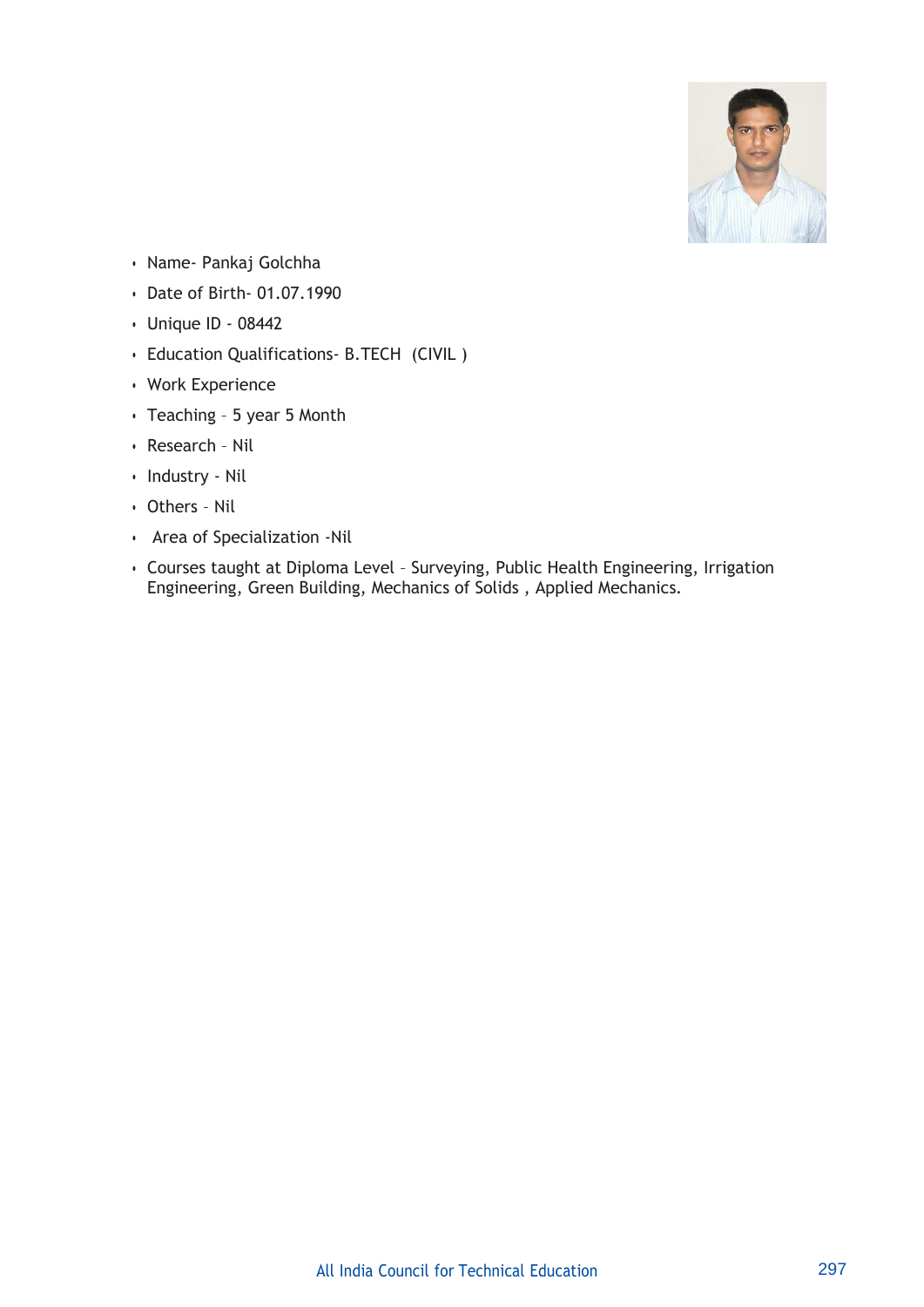

- Name- Ojasvi Golchha
- Date of Birth- 30.10.1992
- Unique ID 08832
- Education Qualifications- M.tech (structural engg)
- Work Experience
- Teaching 05 years
- Research yes
- Industry Nil
- Others Nil
- Area of Specialization Structural Engg.
- Courses taught at Diploma/ Post Diploma/ Under Graduate/ Post Graduate/ Post Graduate Diploma Level – DIPLOMA IN CIVIL ENGINEERING
- Research guidance (Number of Students)
- No. of papers published in National/ International Journals/ Conferences : 1
- Master (Completed/Ongoing) : COMPLETED
- Projects Carried out : NIL
- Patents (Filed & Granted) NIL
- Technology Transfer NIL
- Research Publications ( No. of papers published in National/International Journals/Conferences) : 1 Paper presented at national conference
- No. of Books published with details (Name of the book, Publisher with ISBN, year of publication, etc.) : NIL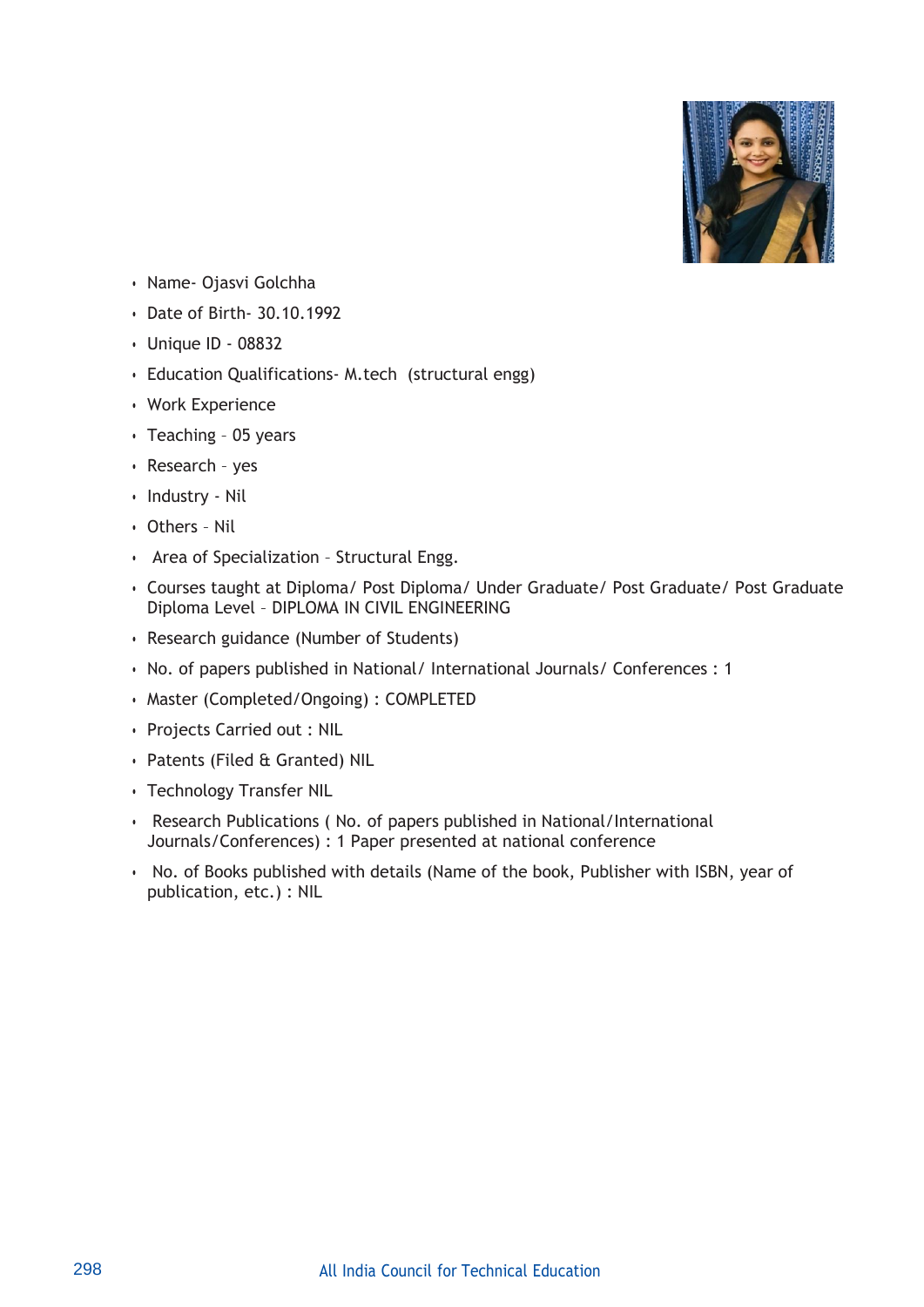

- Name: Pooja Patel
- Date of Birth: 07/07/1992
- Unique ID: 0883
- Education Qualifications: B.E. (civil)
- Work Experience
- Teaching: 5 year 5 month
- Research- nil
- Industry: nil
- Others: 9 month experience in PWD
- Area of Specialization: Nil
- Courses taught at Diploma/ Post Diploma/ Under Graduate/ Post Graduate/ Post Graduate Diploma
- Level: Diploma in civil
- Research guidance (Number of Students): nil
- No. of papers published in National/ International Journals/ Conferences
- Master (Completed/Ongoing)
- Ph.D. (Completed/Ongoing)
- Projects Carried out
- Patents (Filed & Granted)
- Technology Transfer
- Research Publications (No.of papers published in National/International Journals/Conferences)
- No. of Books published with details (Name of the book, Publisher with ISBN, year of publication, etc.)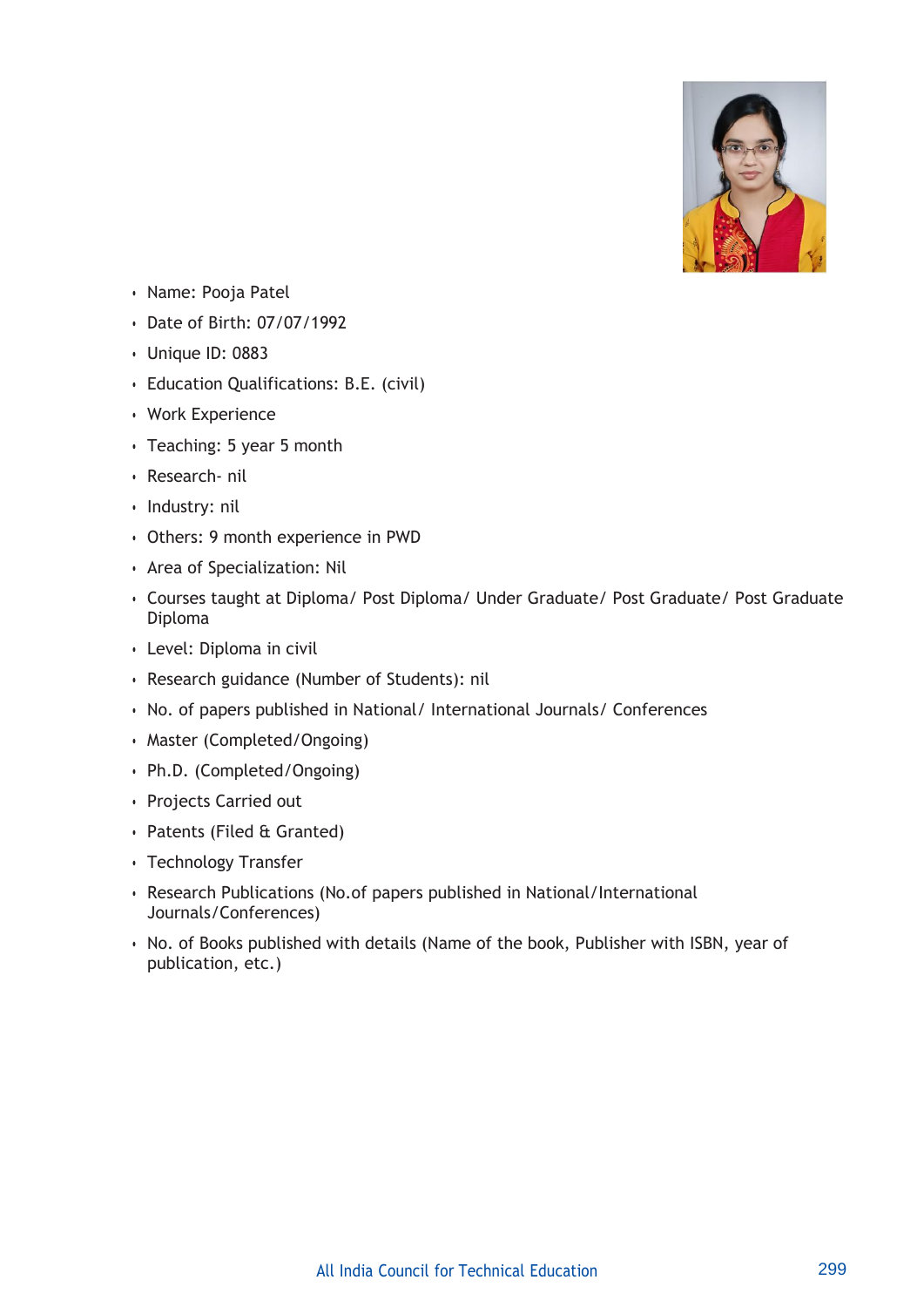

- Name- Alpana Dua Oberoi
- Date of Birth- 01/01/1966
- Unique ID 1-45054417
- Education Qualifications- BE (Mechanical), M. E. ( Machine Design)
- Work Experience
- Teaching- 30 years
- Research- Nil
- Industry- Nil
- Others Nil
- Area of Specialization Machine Design
- Courses taught at Diploma Thermal Engineering, Fluid Mechanics, Industrial Management, Estimation & Costing and Power Plant.
- Research guidance (Number of Students) Nil
- No. of papers published in National/ International Journals/ Conferences Nil
- Master (Completed/Ongoing) Completed
- Ph.D. (Completed/Ongoing) Nil
- Projects Carried out Nil
- Patents (Filed & Granted) Nil
- Technology Transfer Nil
- Research Publications (No.of papers published in National/International Journals/Conferences) - Nil
- No. of Books published with details (Name of the book, Publisher with ISBN, year of publication, etc.) - Nil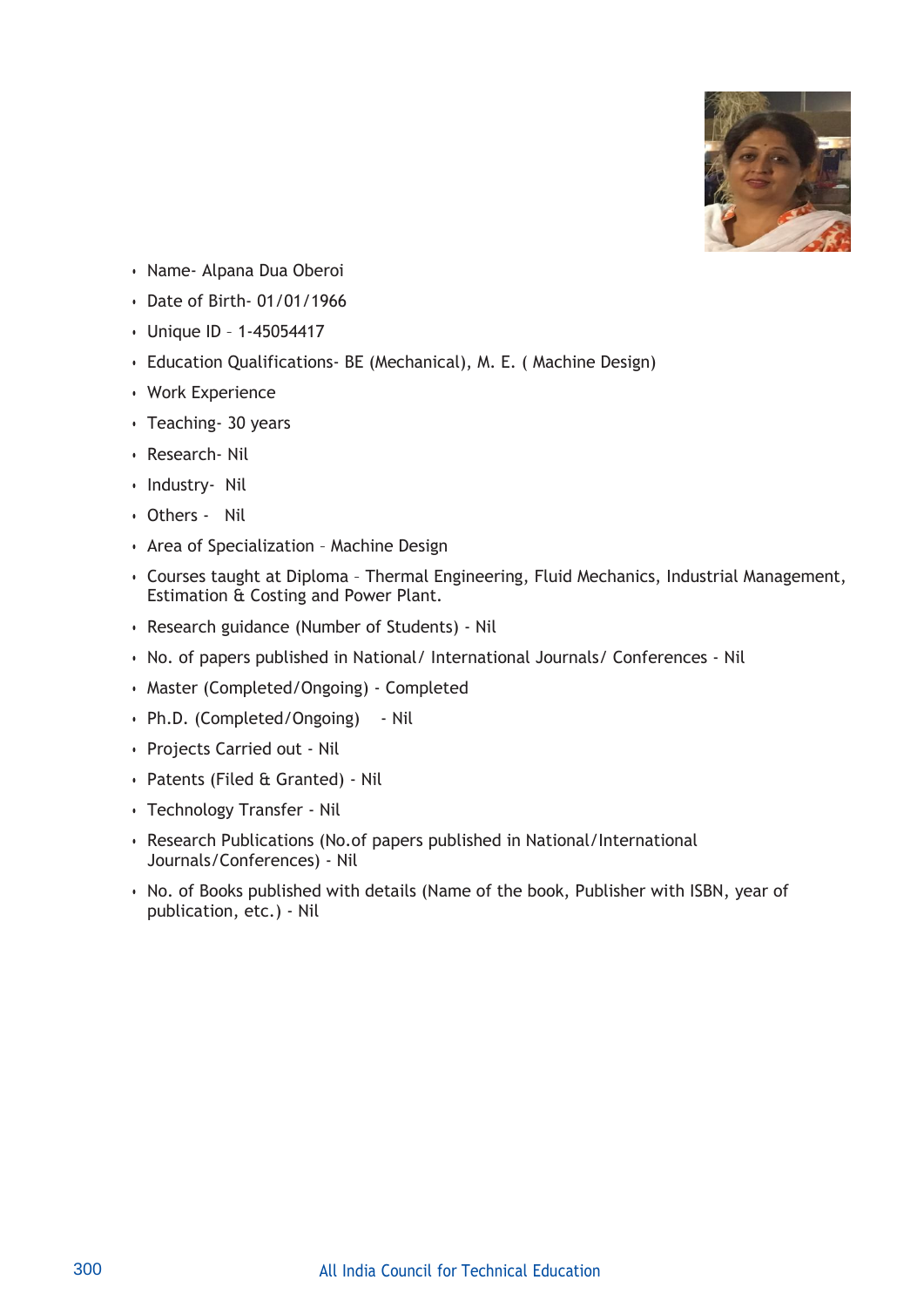

- Name- Vijeta Shukla
- Date of Birth- 07/10/93
- Unique ID
- Education Qualifications- BE( Mechanical)
- Work Experience
- Teaching- 5.5 years
- Research- nil
- Industry-nil
- Others-nil
- Area of Specialization Nil
- Courses taught at Diploma Level- Refrigeration and air conditioning, Theory of Machine, Manufacturing Process, Material Technology, Engineering Metrology, Industrial Management
- Research guidance(Number of Students)- nil
- No. of papers published in National/ International Journals/ Conferences
- Master (Completed/Ongoing)
- Ph.D. (Completed/Ongoing)
- Projects Carried out
- Patents (Filed & Granted)
- Technology Transfer
- Research Publications (No.of papers published in National/International Journals/Conferences)
- No. of Books published with details (Name of the book, Publisher with ISBN, year of publication, etc.)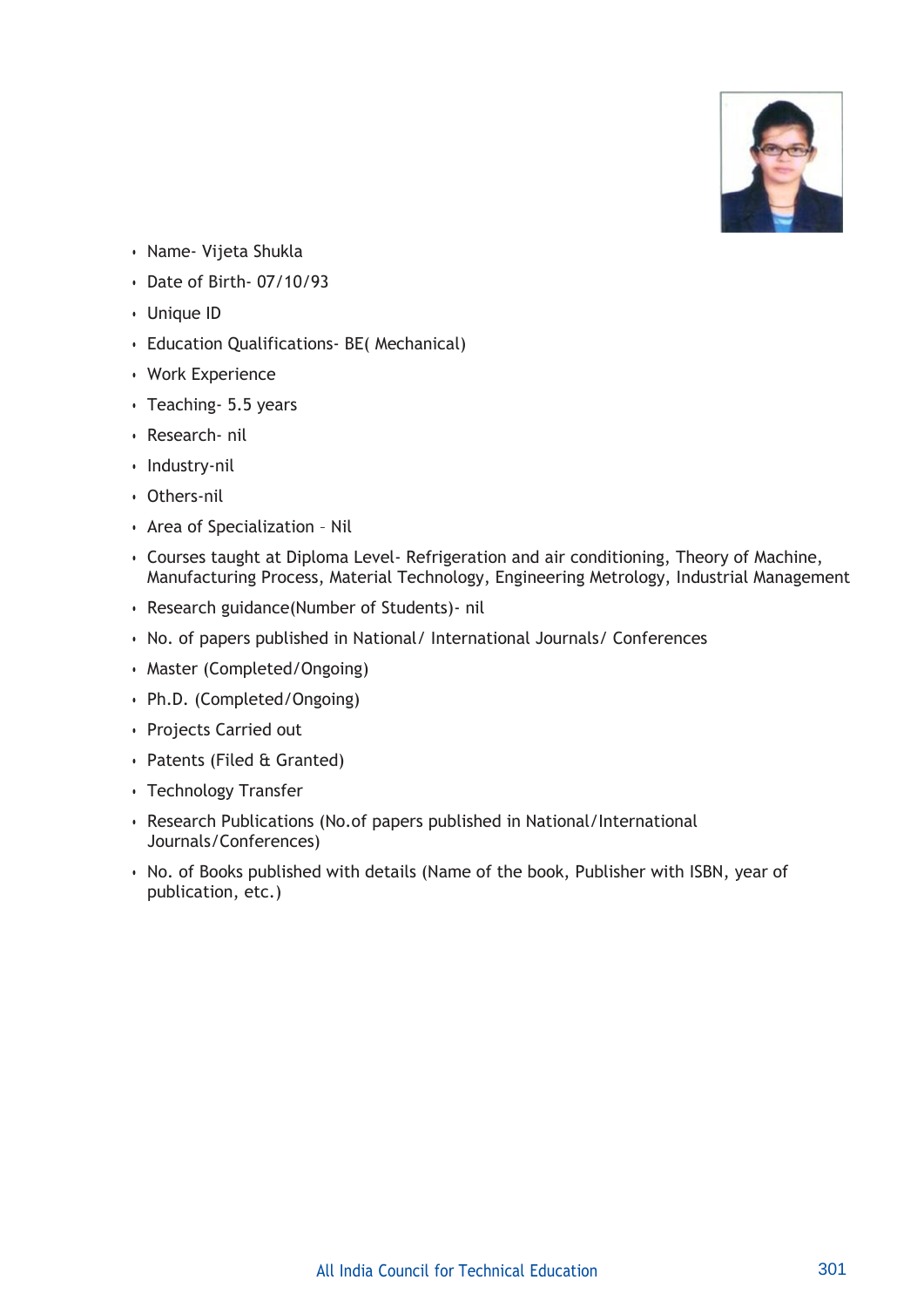

- Name- Mrs. Neha Tiwari
- Date of Birth 2/9/1986
- Unique ID -
- Education Qualifications B.Tech and M. Tech
- Work Experience
- Teaching 6.5 yr
- Research -
- Industry 4.5 yr
- others
- Area of Specialization -Non conventional energy and thermal engineering
- Courses taught at Diploma/ Post Diploma/ Under Graduate/ Post Graduate/ Post Graduate Diploma Level –Under Graduate
- Research guidance(Number of Students)
- No. of papers published in National/ International Journals/ Conferences- 0
- Master (Completed/Ongoing)- completed
- Ph.D. (Completed/Ongoing)-no
- Projects Carried out-1
- Patents (Filed & Granted)-nil
- Technology Transfer-nil
- Research Publications (No. of papers published in National/International Journals/Conferences)-nil
- No. of Books published with details (Name of the book, Publisher with ISBN, year of publication, etc.)-nil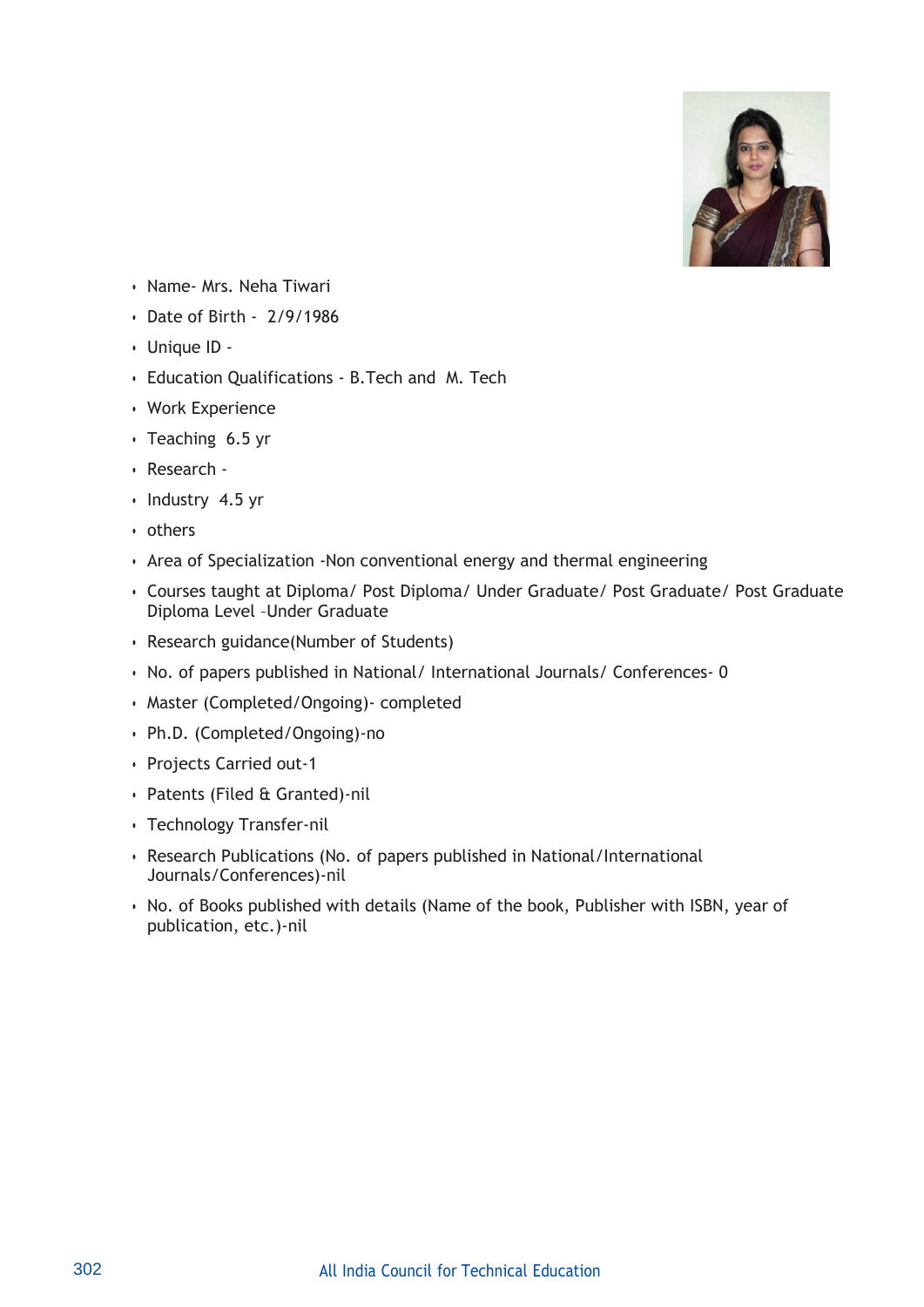

- Name- Santosh Kumar
- Date of Birth 25/06/1991
- Unique ID -
- Education Qualifications B.E. (Mechanical)
- Work Experience
- Teaching 5.5 yr
- Research nil
- Industry nil
- Others nil
- Area of Specialization nil
- Courses taught at Diploma Engineering Drawing , Machine Drawing, Fluid Mechanics & Hydraulic Machines, Automobile Engineering, Cad/Cam.
- Research guidance(Number of Students)
- No. of papers published in National/ International Journals/ Conferences- 0
- Master (Completed/Ongoing)- nil
- Ph.D. (Completed/Ongoing)- no
- Projects Carried out-
- Patents (Filed & Granted)-nil
- Technology Transfer-nil
- Research Publications (No.of papers published in National/International Journals/Conferences)-nil
- No. of Books published with details (Name of the book, Publisher with ISBN, year of publication, etc.)- nil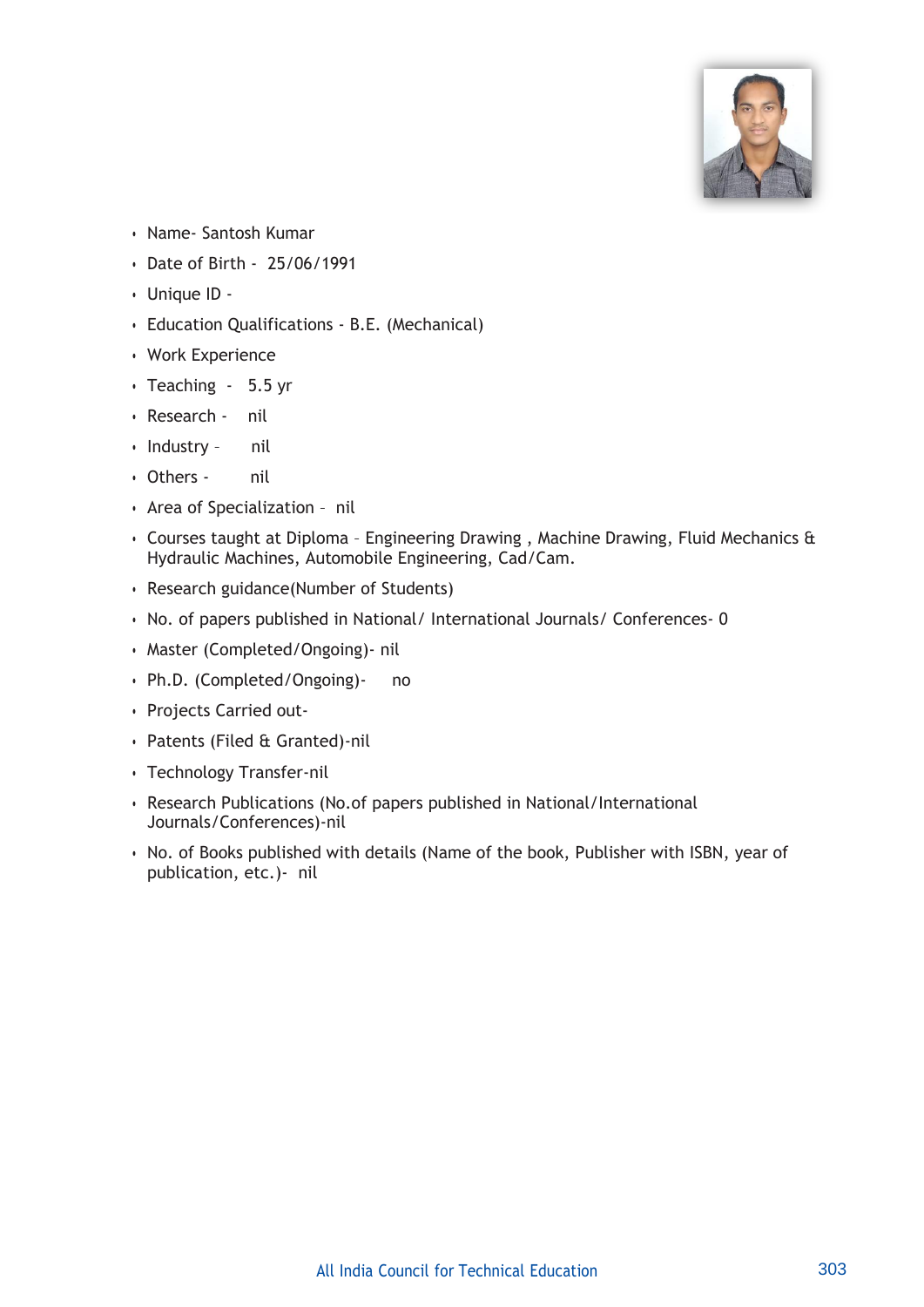

- Name Hemsagar Gupta
- Date of Birth 29.07.1992
- Unique ID 09610
- Education Qualifications B.E(Mechanical)
- Work Experience
- Teaching 5.5 years
- Research NIL
- Industry- NIL
- others- NIL
- Area of Specialization NIL
- Courses taught at Diploma Level Applied Mechanics, Workshop practice, Strength of materials ,Theory of machine, Power plant engineering.
- Research guidance (Number of Students)
- No. of papers published in National/ International Journals/ Conferences NIL
- Master (Completed/Ongoing) NIL
- Ph.D. (Completed/Ongoing) NIL
- Projects Carried out- NIL
- Patents (Filed & Granted) NIL
- Technology Transfer- NIL
- Research Publications (No. of papers published in National/International Journals/Conferences) - NIL
- No. of Books published with details (Name of the book, Publisher with ISBN, year of publication, etc.) - NIL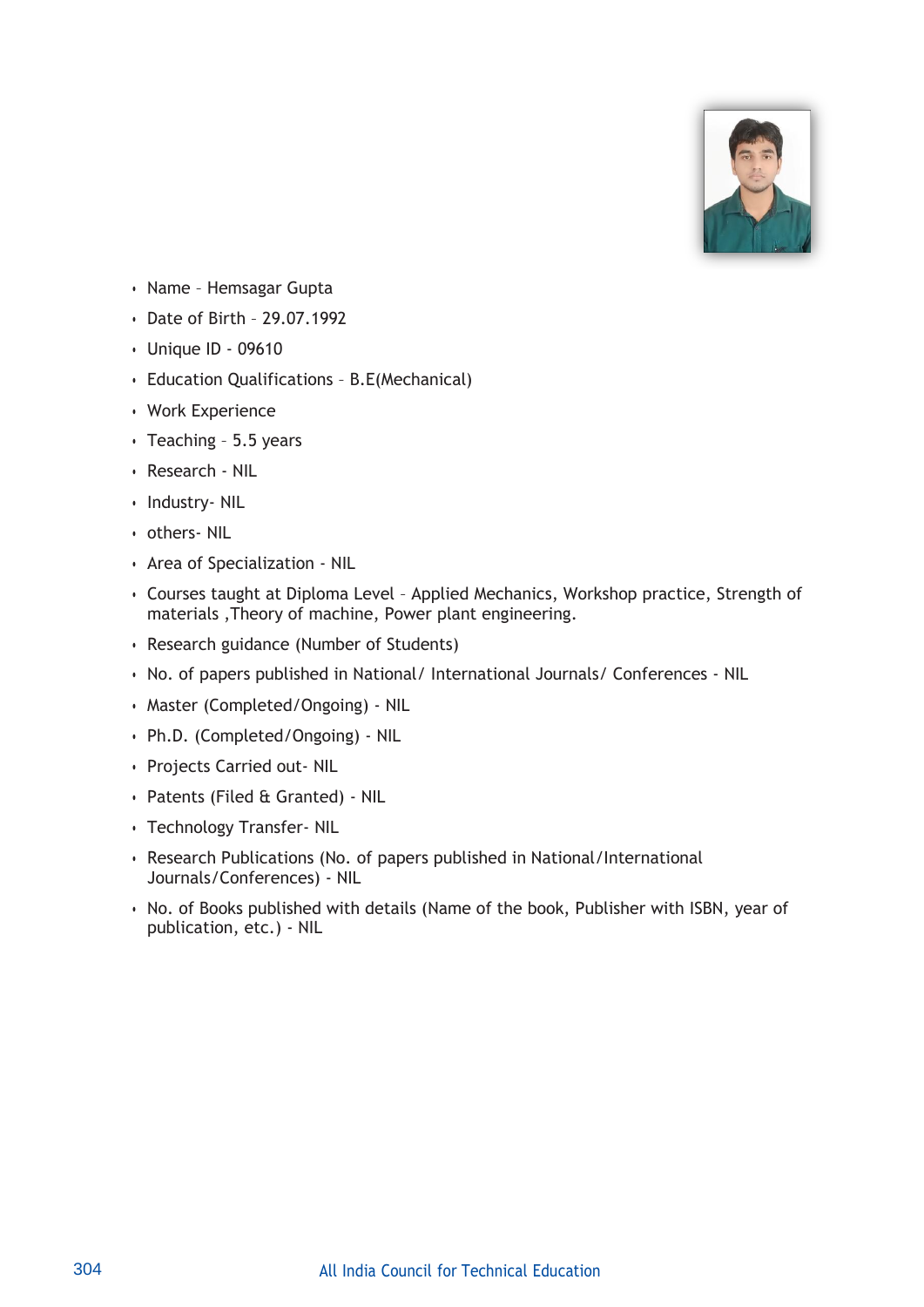

- Name: Dr. Shameena Bano
- Date of Birth: 15.02.1973
- Unique ID: 08834
- Education Qualifications: PhD (ELT)
- Work Experience
- Teaching: 13YEARS
- Research: 10 YEARS
- Industry: NIL
- Others: Nil
- Area of Specialization: English literature
- Courses taught at Diploma Level: Communications skill I & II
- Research guidance (Number of Students)
- No. of papers published in National /International Journals/Conferences: 15
- Master(Completed/Ongoing): COMPLETED
- Ph.D.(Completed/Ongoing): COMPLETED
- Projects Carried out: NO
- Patents (Filed & Granted): NO
- Technology Transfer: NO
- Research Publications (No. of papers published in National /International Journals/Conferences): 15
- No. of

Bookspublishedwithdetails(Nameofthebook,PublisherwithISBN,yearofpublication,etc.): 2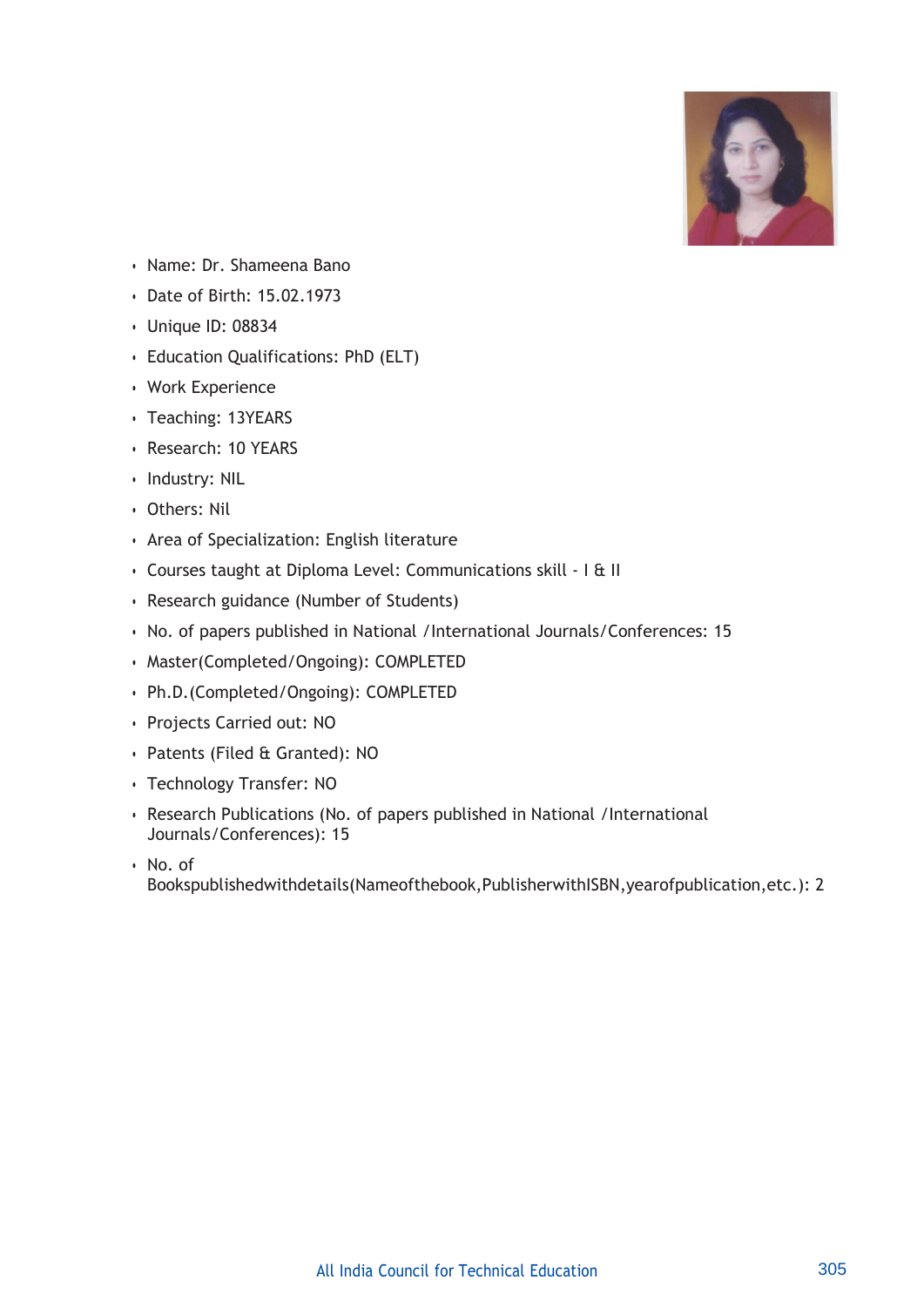

- Name : Dr. (Mrs.) Nidhi Sharma Tikariha
- Date of Birth : 23.08.1979
- Unique ID : 08836
- Education Qualifications :Ph.D.(Applied Mathematics)
- Work Experience
- Teaching : 12Years
- Research : Yes
- Journal :Yes
- Industry :NIL
- Others : NIL
- Area of Specialization: Information & Coding Theory
- Courses taught at Diploma & Under Graduate (B.E. & B.Sc.) Level
- Research guidance (Number of Students) NIL
- No. of papers published in National/ International Journals/Conferences
- 3 Papers Published in International Journal
- 2 Papers Published in national Journal
- 3 Paper Presented in Conferences
- Ph.D (Completed/Ongoing): Competed
- Masters (Completed/Ongoing): Completed
- Projects Carried out NIL
- Patents (Filed & Granted) -NIL
- Technology Transfer : NIL
- No .of Books published with details (Name of the book, Publisher with ISBN, year of publication, etc.)- NIL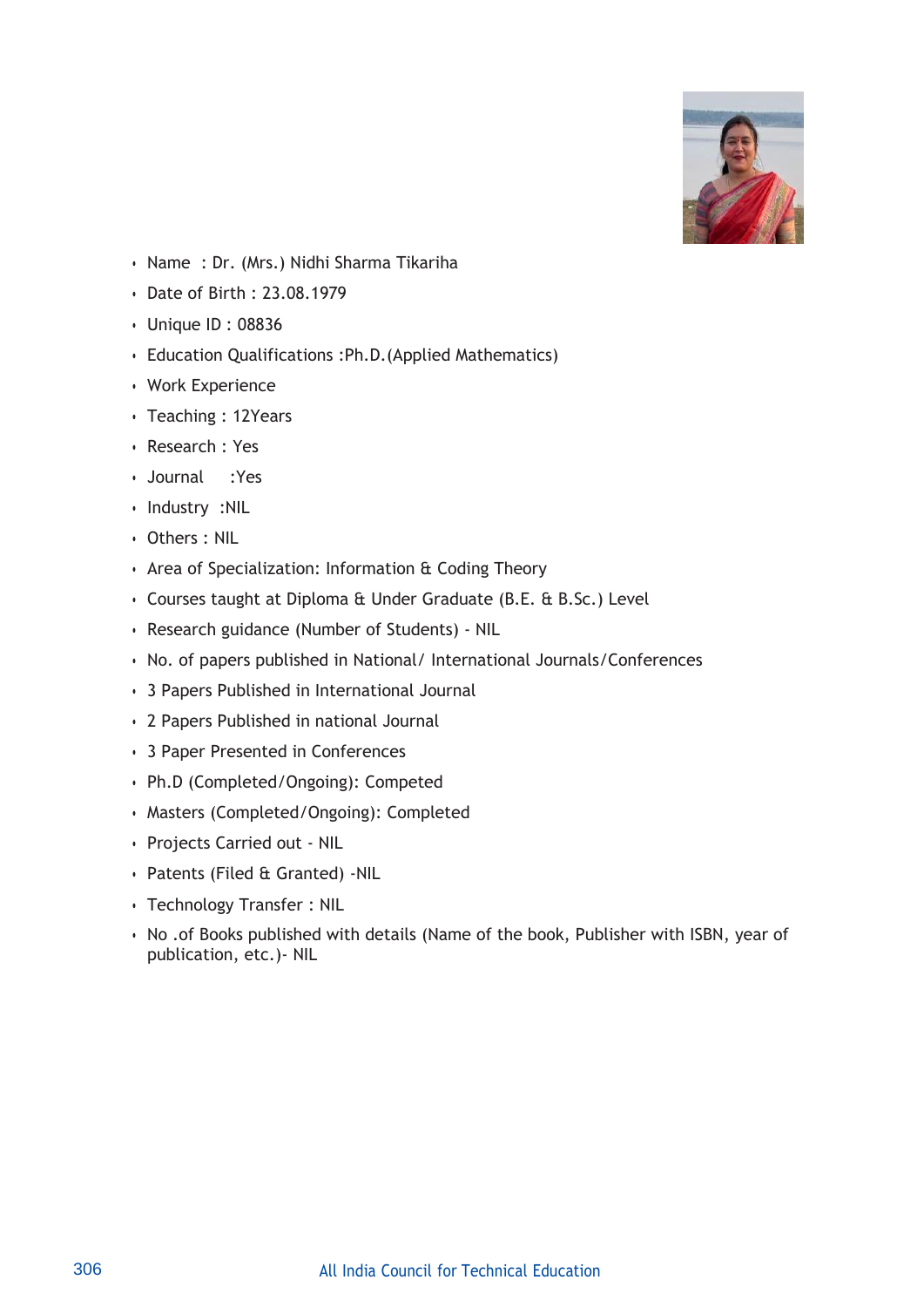

- Name : Mrs. Gulshan Thakur
- Date of Birth : 09.08.1991
- Unique ID : 08835
- Education Qualifications : M.Sc. CHEMISTRY
- Work Experience
- Teaching : 5 Years 2 month
- Research : NIL
- Industry :NIL
- Others : NIL
- Area of Specialization: CHEMISTRY
- Courses taught at Diploma Level : APPLIED CHEMISTRY
- Research guidance (Number of Students) NIL
- No. of papers published in National/International Journals/Conferences NIL
- Master(Completed/Ongoing) Completed
- Ph.D.(Completed/Ongoing) NIL
- Projects Carried out NIL
- Patents (Filed &Granted) NIL
- Technology Transfer NIL
- Research Publications(No. of papers published in National/International Journals/Conferences) NIL
- No .of Books published with details(Name of the book, Publisher with ISBN, year of publication, etc.) - NIL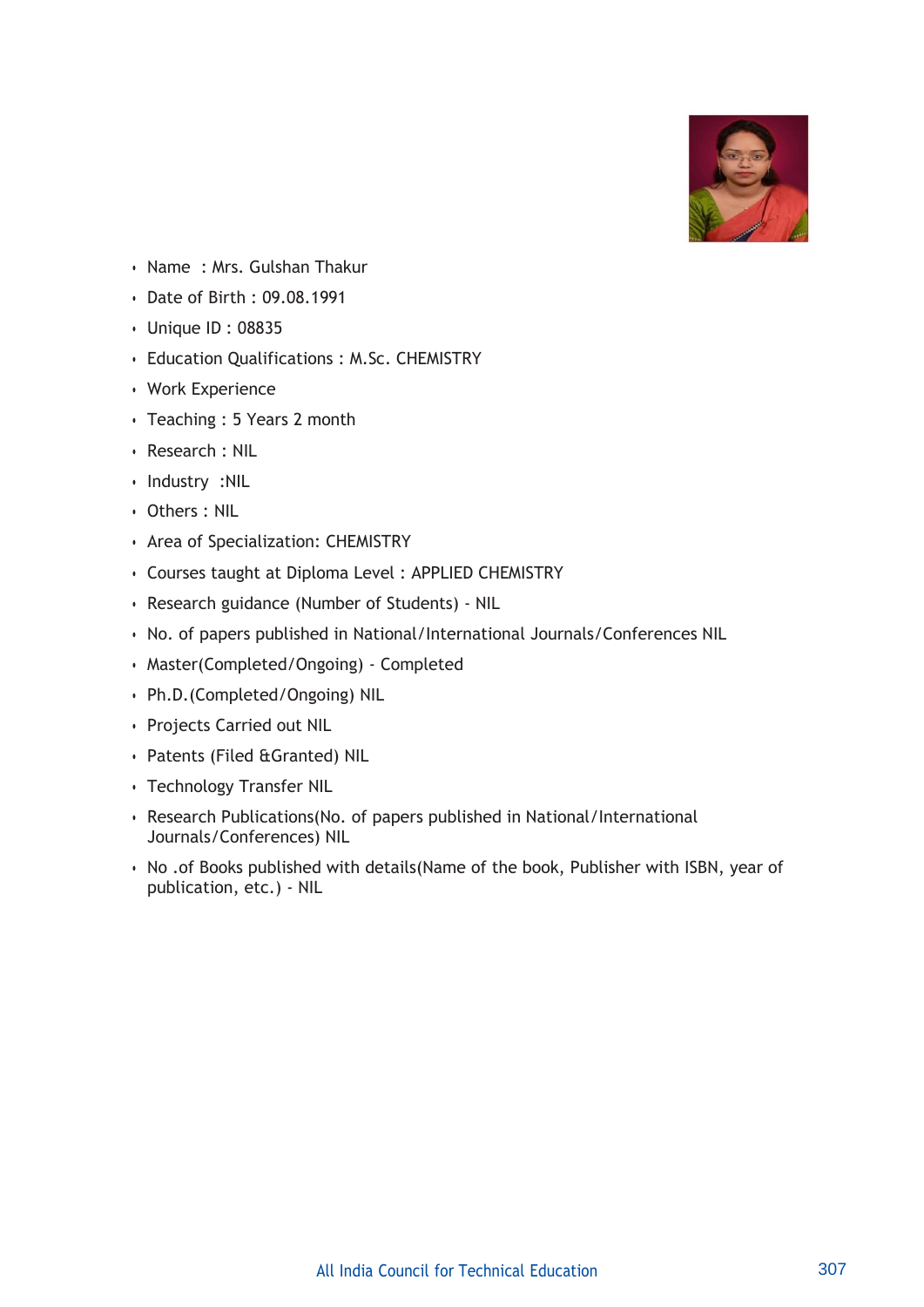**9. Fee**

**•**

**•** Details of Fee, as approved by State Fee Committee, for the institution:- Given below

| S.No.            | Details of Fee                  |       | Amount  |
|------------------|---------------------------------|-------|---------|
| 1.               | Govt. Tution fee                |       | 1000.00 |
| 2.               | Non Govt. Tution fee            |       | 4000.00 |
| 3.               | A.F. fee                        |       | 200.00  |
| 4.               | Book bank of weeker student fee |       | 35.00   |
| 5.               | Students welfare/insurance fee  |       | 200.00  |
| $\overline{6}$ . | University fee                  |       | 90.00   |
| 7.               | Sports fee                      |       | 150.00  |
| 8.               | <b>Identity Card fee</b>        |       | 50.00   |
| 9.               | Causon money                    |       | 250.00  |
| 10.              | T.C. Fee                        |       | 75.00   |
| 11.              | Library card fee                |       | 50.00   |
|                  |                                 | Total | 6100.00 |

**•** Time schedule for payment of Fee for the entire Programme:- **July to August in every year** No. Of Fee waivers granted with amount and name of students:- Given below

|       | <b>TFW Student</b> |         |  |  |
|-------|--------------------|---------|--|--|
| S.No. | Name of Students   | Amount  |  |  |
|       | Venketeshwar sai   | 8000.00 |  |  |
| 2.    | Prasoon Mishra     | 8000.00 |  |  |
| 3.    | Avagat Thakur      |         |  |  |
|       | Saurabh Tiwari     | 8000.00 |  |  |
| 5.    | Sheetal Kumar      | 8000.00 |  |  |

No.of Scholarship offered by the institution, duration and amount:- Given below

| S.No. | Scholarship            | Duration           | Amount          |
|-------|------------------------|--------------------|-----------------|
|       | ST SC OBC Post Matric  | <b>Three Years</b> | 8000.00-9000.00 |
|       | Scholarship            |                    | (per Year)      |
| 2.    | Minority Scholarship   | <b>Three Years</b> | 8000.00-9000.00 |
|       |                        |                    | (per Year)      |
|       | Merit Scholarship      | <b>Three Years</b> | 6000.00         |
|       |                        |                    | (per Year)      |
|       | <b>BPL Scholarship</b> | <b>Three Years</b> | 5000.00         |
|       |                        |                    | (per Year)      |

- **•** Criteria for Fee waivers/scholarship:- Tuition Fee Waiver (TFW) Scheme: The scheme would be applicable as per guidelines of AICTE/UGC/university. The aim of this scheme is to provide incentive to financially weak but meritorious students by waiving off the tuition fee as per merit of the students. Scheme shall be applicable to degree and diploma programmes. The details of the scheme and process of granting TFW shall be uploaded in website at the time of counselling.
- **•** Estimated cost of Boarding and Lodging in Hostels:- Not Applicable
- **•** Any other fee please specify:-Nil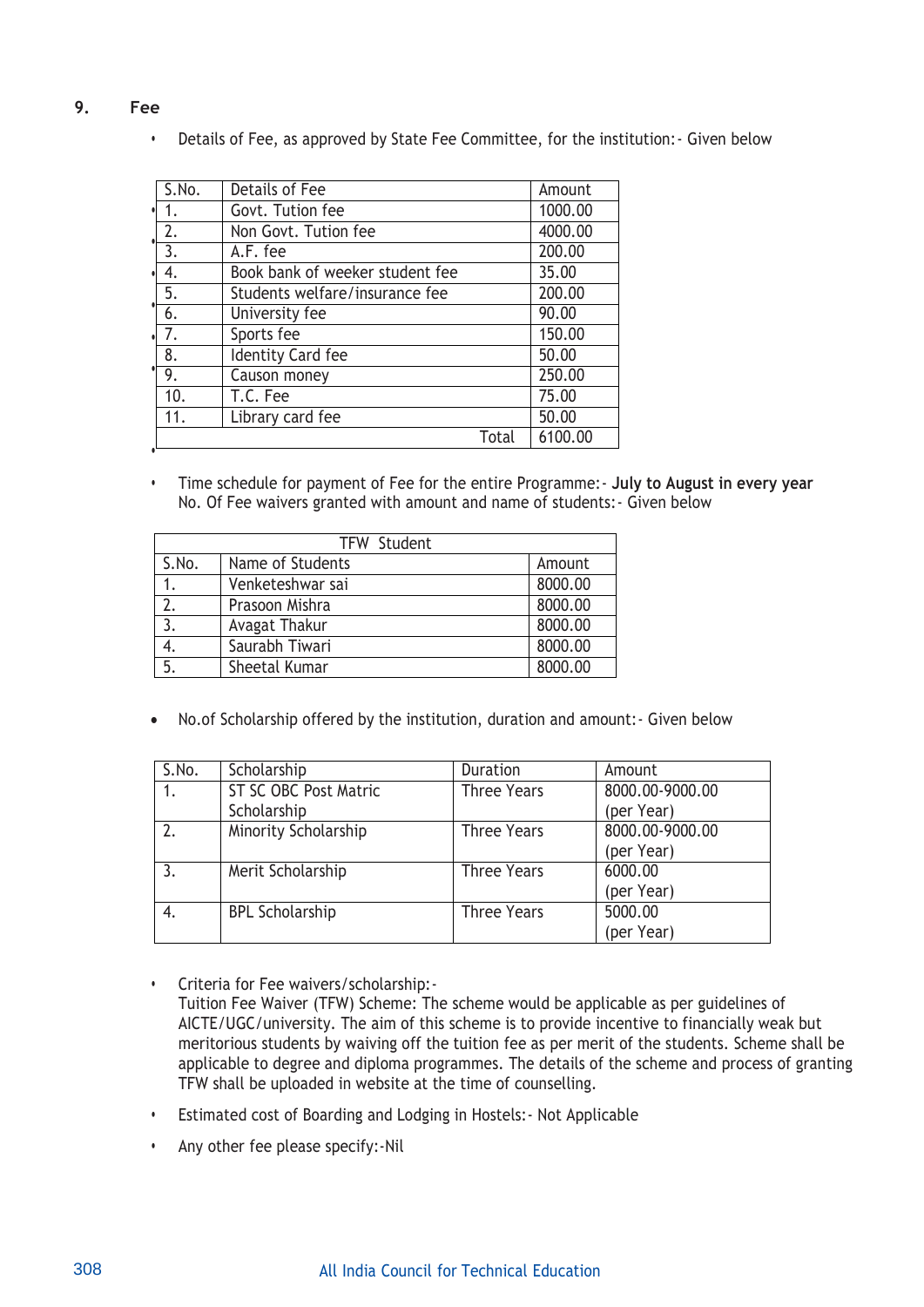### **10. Admission**

Number of seats sanctioned with the year of approval:

| Academic year                         | Civil | Electrical | Mechanical |
|---------------------------------------|-------|------------|------------|
| $^{\circ}$ $^{\circ}$ 14 $^{\circ}$ . | טט    | ou         | ou         |

Number of students admitted under various categories each year in the last three years:

| Academic |        | UR   | UR     | <b>OBC</b> | <b>OBC</b>   | SC   | SC     | ST   | <b>ST</b> | Minority |
|----------|--------|------|--------|------------|--------------|------|--------|------|-----------|----------|
| year     |        | male | female | male       | female       | male | female | male | female    | male     |
|          | Civil  |      | 5      | 11         | 8            | 13   | 4      | 8    | b         |          |
| 2019-20  | Elect. | 12   | 5      | 24         | 6            | 12   | 0      |      |           |          |
|          | Mech   | 23   | 5      | 22         |              | 4    |        | 5    |           |          |
|          | Civil  | 13   | 4      | 28         | 5            | 6    |        | 5    | 0         |          |
| 2020-21  | Elect. | 18   |        | 27         |              | 6    |        | 5    |           |          |
|          | Mech   | 26   | າ      | 25         |              | 5    | 0      |      | 0         |          |
|          | Civil  | 13   |        | 16         | $\mathbf{6}$ | 5    |        |      |           |          |
| 2021-22  | Elect. | 17   |        | 26         |              | 4    | 0      | 5    |           |          |
|          | Mech   | 22   |        | 23         |              | 5    |        |      |           |          |

 Number of applications received during last two years for admission under management quota and number admitted- **Nil**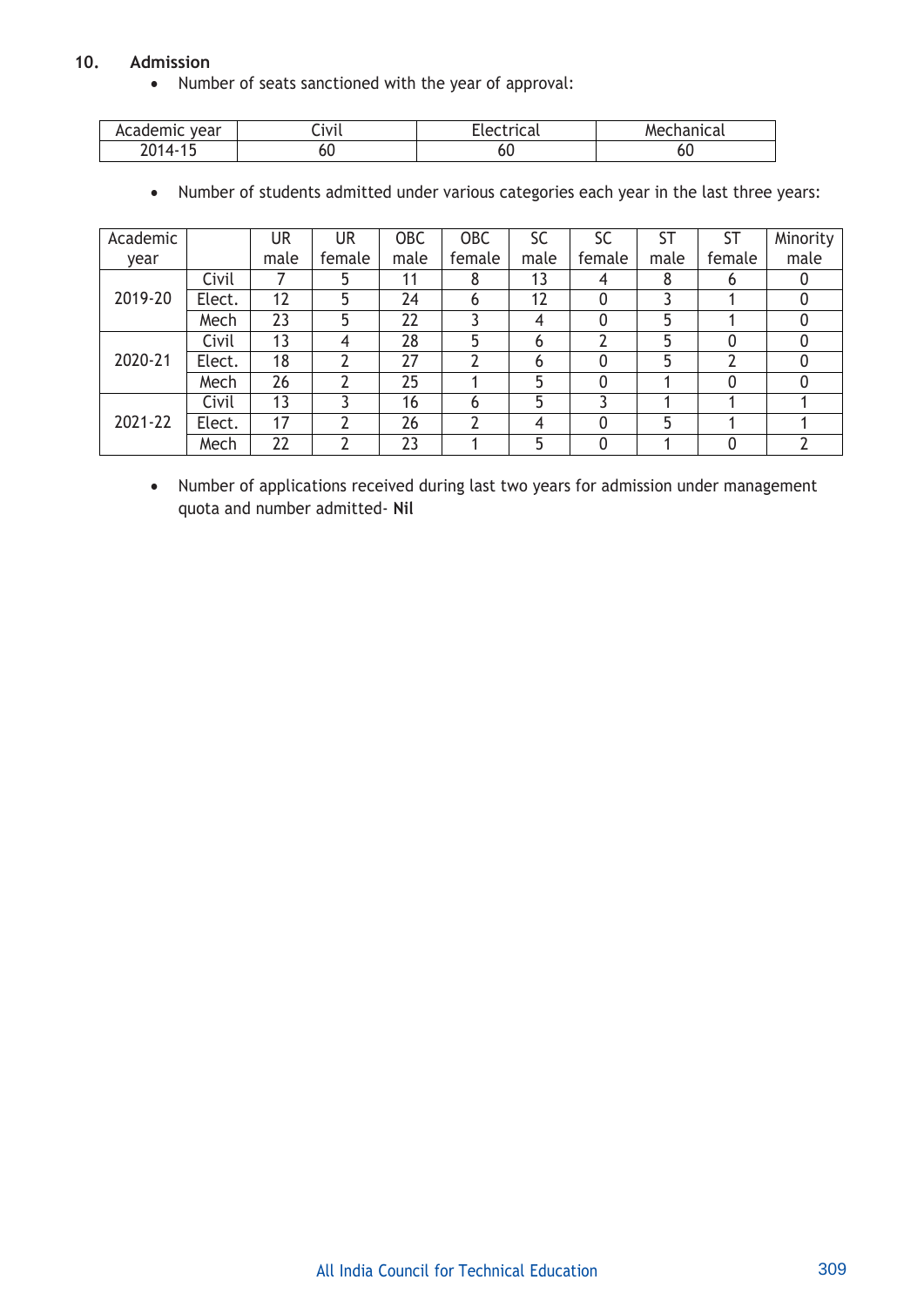# **11. Admission Procedure – Admission through Pre Polytechnic Test Organized by DTE (C.G) For Admission Through Test :**

Admissions are carried out through centralized admission process by the Directorate of Technical Education, Chhattisgarh on the basis of Pre Polytechnic Test conducted by CGVYAPAM.

### **For Admission Through Lateral Entry**:

20 % seats over and above the sanctioned seats for first year of diploma courses of polytechnic institutes shall be available for admission in second year under lateral entry scheme.

As per the Govt. of Chhattisgarh visit DTE website **<http://cgdteraipur.cgstate.gov.in/>**

 Number of seats allotted to different Test Qualified candidate separately (AIEEE/ CET (State conducted test/ University tests/ CMAT/ GPAT)/ Association conducted test etc.)

Number of seats allotted for our institute

| Civil Branch | 60 |
|--------------|----|
| Electrical   | 60 |

Mechanical 60

Lateral Entry 18

Calendar for admission against Management/vacant seats: **NIL**

Last date of request for applications -As per DTE (C.G.)

Last date of submission of applications - As per DTE (C.G.)

Dates for announcing final results – As per CSVTU Bhilai (C.G.)

Release of admission list (main list and waiting list shall be announced on the same day) - As per DTE (C.G.)

Date for acceptance by the candidate (time given shall in no case be less than 15days)

Last date for closing of admission - As per DTE (C.G.)

Starting of the Academic session - July

The waiting list shall be activated only on the expiry of date of main list

The policy of refund of the Fee, in case of withdrawal, shall be clearly notified - As per DTE (C.G.)

### **12. Criteria and Weightages for Admission**

**•** Eligibility Criteria:

#### **For admission to regular diploma course in engineering** :

- Passed 10th through (10+2) education system of Board of secondary education, Chhattisgarh or equivalent exam from any recognized board with Mathematics and Science as main subjects with minimum 35% marks for UR category and passing marks for SC, ST, OBC category and PWD candidate of Chhattisgarh.

- Passed separately in mathematics and science subjects in 10th class examination.

#### **For lateral entry**

The eligibility criteria is:

- Passed 12th with science (mathematics is compulsory) or passed 12th with science and vocational/Technical subject from a recognized institution / board, Or

- Passed class 10thfrom recognized institution/board and also must have passed 2 years ITI certificate (issued from NCVT/SCVT) in relevant Technical/Vocational trade.

- **•** Mention the minimum Level of acceptance, if any **- NIL**
- **•** Mention the cut-off Levels of percentage and percentile score of the candidates in the admission test for the last three years - **33% IN 12TH Board Exam + PPT conducted by state govt.**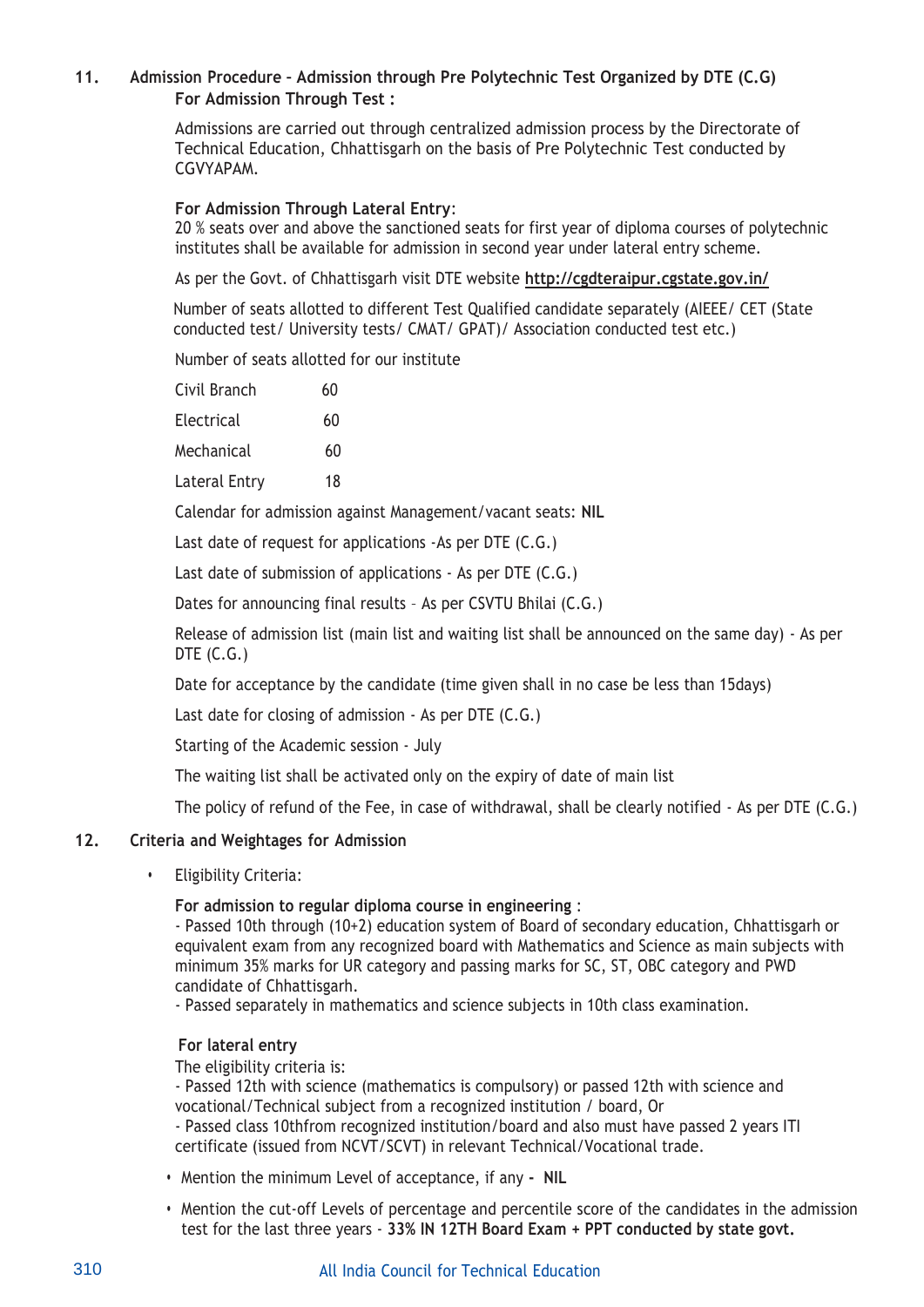**•** Display marks scored in Test etc. and in aggregate for all candidates who were admitted - **NIL**

### **13. List of Applicants**

**•** List of candidate whose applications have been received along with percentile/percentages core for each of the qualifying examination in separate categories for open seats. List of candidate who have applied along with percentage and percentile score for Management quota seats (merit wise)- **NA**

#### **14. Results of Admission Under Management seats/Vacant seats - NA**

- **•** Composition of selection team for admission under Management Quota with the brief profile of members (This information be made available in the public domain after the admission process isover)
- **•** Score of the individual candidate admitted arranged in order or merit
- **•** List of candidate who have been offered admission
- **•** Waiting list of the candidate in order of merit to be operative from the last date of joining of the first list candidate
- **•** List of the candidate who joined within the date, vacancy position in each category before operation of waiting list

### **15. Information of Infrastructure and Other Resources Available**

| S.N. | Name of Tutorial room | Size (in sqm) |
|------|-----------------------|---------------|
| 1    | $G-1$                 | 109.48        |
| 2    | $G-2$                 | 80.04         |
| 3    | $G-3$                 | 80.96         |
| 4    | $U-1$                 | 109.48        |
| 5    | $U-2$                 | 50.4          |
| 6    | $U-3$                 | 5376          |
| 7    | $U-4$                 | 54.32         |
| 8    | $U-5$                 | 38.64         |

**•** Number of Class Rooms and size of each

**•** Number of Tutorial rooms and size of each

| S.N | Name of Tutorial room | Size (in sqm) |
|-----|-----------------------|---------------|
|     | G-4                   | 48.24         |
|     | U-5                   | 38.64         |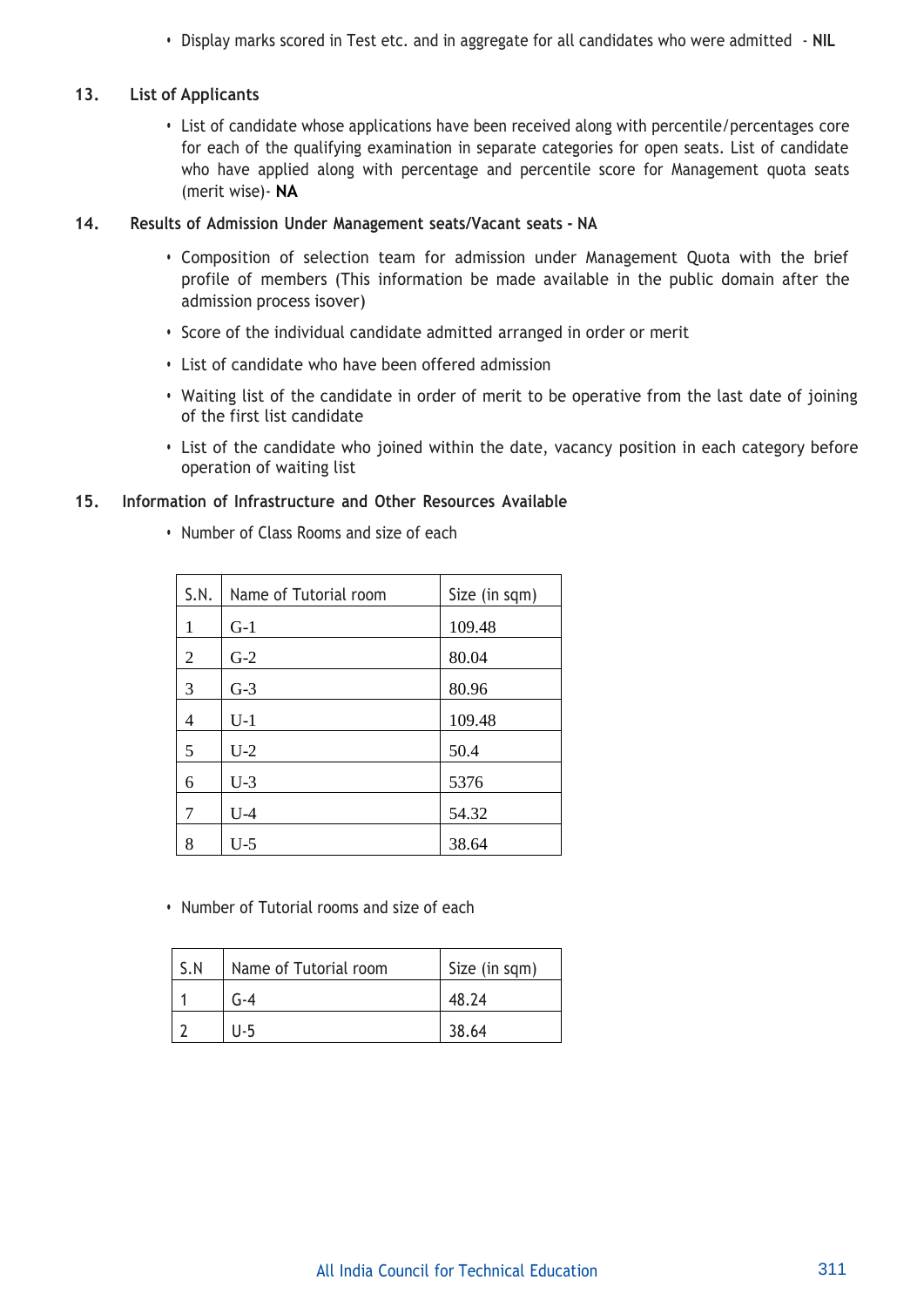**•** Number of Laboratories and size of each

| S.N | Name of Laboratories           | Size (in sqm) |
|-----|--------------------------------|---------------|
|     | Chemistry lab (CHEMGL-<br>2)   | 66            |
| 2   | Civil lab (CUL-1)              | 52.78         |
| 3   | Electrical (EGL-1)             | 50.25         |
|     | Workshop (FM+THERMAL<br>$GL-8$ | 107.38        |
| 5   | Mechanics lab (MECHGL-<br>4)   | 25.8          |

**•** Number of Drawing Halls with capacity of each

| Drawing hall (DHGL-<br>$132$ sqm |  |
|----------------------------------|--|
|----------------------------------|--|

**•** Number of Computer Centres with capacity of each

|  | Computer lab<br>(CHEMGL-2) | 80.04sqm |
|--|----------------------------|----------|
|--|----------------------------|----------|

**•** Central Examination Facility, Number of rooms and capacity of each

| <b>Examination control</b> | $45.9$ sqm |
|----------------------------|------------|
| room                       |            |

(All the classrooms/tutorial rooms are used in exam)

- **•** Online examination facility (Number of Nodes, Internet bandwidth, etc.)
- **•** Internet Bandwidth- 100mbps
- **•** Barrier Free Built Environment for disabled and elderly persons- YES
- **•** Occupancy Certificate- YES (uploaded in the website)
- **•** Fire and Safety Certificate- YES (uploaded in the website)
- **•** Hostel Facilities- Nil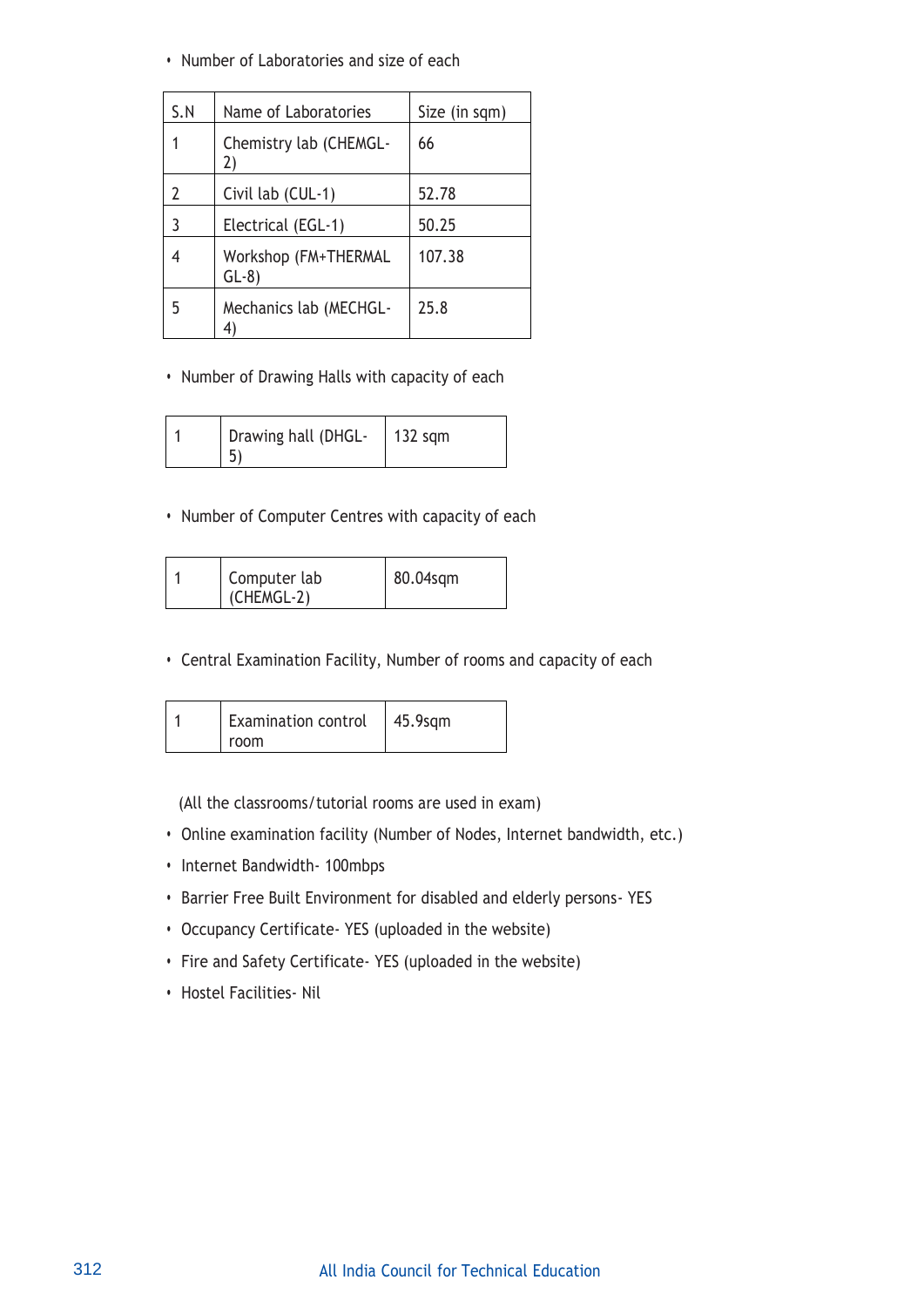# **• Library**

**•** Number of Library books/ Titles/ Journals available (Programme-wise)

| S.N. | Programme            | <b>Number of Library books</b> |
|------|----------------------|--------------------------------|
|      | Civil                | 1064                           |
|      | Electrical           | 796                            |
|      | Mechanical           | 1069                           |
| 4.   | Science & humanities | 761                            |

- **•** List of online National/ International Journals subscribed Nil
- **•** E- Library facilities Available
- **•** National Digital Library(NDL) subscription details Yes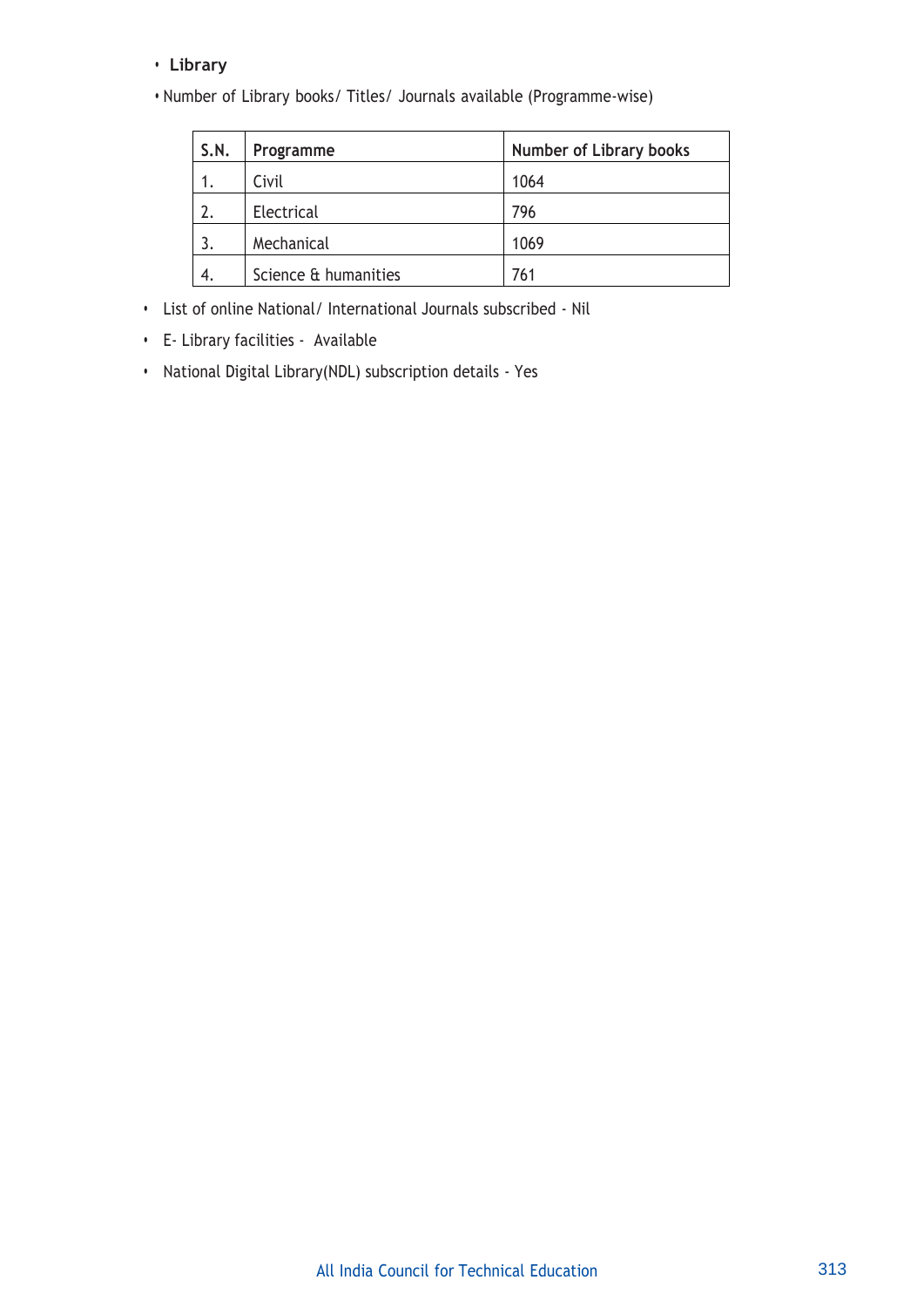- **• Laboratory and Workshop**
- **•** List of Major Equipment/Facilities in each Laboratory/Workshop

# **Mechanical Department**

| S.N | Name of<br>Laboratory                             | <b>LIST OF EQUIPMENTS</b>                           | <b>LIST OF EXPERIMENTS</b>                                                                                                     |
|-----|---------------------------------------------------|-----------------------------------------------------|--------------------------------------------------------------------------------------------------------------------------------|
|     |                                                   | Jib crane Apparatus                                 | To Verify the Lami's Theorem.                                                                                                  |
|     |                                                   | Gravesand's Apparatus                               | To Verify the law of Triangle of Forces.<br>To Verify the parallelogram law of Forces.<br>To Verify the polygon law of forces. |
|     |                                                   | Coefficient of friction<br>apparatus- horizontal    | To determination the coefficient of friction for<br>surfaces of different materials on Horizontal Plane.                       |
| 1.  | <b>Mechanics</b>                                  | Coefficient of friction<br>apparatus-inclined plane | To determination of coefficient of friction for<br>surfaces of different materials on Inclined Plane.                          |
|     |                                                   | Differential wheel And axel                         | To determine Mechanical advantage, Velocity Ratio<br>and Efficiency for Differential wheel And axel.                           |
|     |                                                   | Single Purchase Crab winch                          | To determine Mechanical advantage, Velocity Ratio<br>and Efficiency for Single Purchase Crab winch.                            |
|     |                                                   | Differential Pulley                                 | To determine Mechanical advantage, Velocity Ratio<br>and Efficiency for Differential Pulley.                                   |
|     |                                                   | Venturimeter set up                                 | To determine coefficient of discharge through a<br>given venturimeter.                                                         |
|     |                                                   | Orifice meter set up                                | To determine coefficient of discharge discharge<br>through a given orifice meter.                                              |
|     |                                                   | Bernoulli's Apparatus                               | To verify the Bernoulli's theorem.                                                                                             |
| 2.  | Fluid Mechanics &<br><b>Hydraulic</b><br>machines | Friction Losses set up                              | To determine the friction factor for a given pipe<br>line.                                                                     |
|     |                                                   | <b>Enlargement and Contraction</b><br>set up        | To determine the loss of head due to sudden<br>Enlargement and sudden contraction in a pipe line                               |
|     |                                                   | <b>Reciprocating Pump</b>                           | To study the reciprocating pump.                                                                                               |
|     |                                                   | Centrifugal Pump                                    | To study the centrifugal pump.                                                                                                 |
|     |                                                   | Submersible Pump                                    | To study the Submersible pump.                                                                                                 |
|     |                                                   | Lancashire Boiler                                   | To Study the Lancashire boiler.                                                                                                |
|     |                                                   | Petrol Engine Model (two<br>stroke)                 | To Study the two stroke Petrol Engine.                                                                                         |
| 3.  | <b>Thermal</b>                                    | Petrol Engine Model (four<br>stroke)                | To Study the four stroke Petrol Engine.                                                                                        |
|     |                                                   | Diesel Engine Model (two<br>stroke)                 | To Study the two stroke Diesel Engine.                                                                                         |
|     |                                                   | Diesel Engine Model (four<br>stroke)                | To Study the four stroke Diesel Engine.                                                                                        |
|     |                                                   | Separating and throttling<br>calorimeter            | To Study the separating and throttling calorimeter.                                                                            |
|     |                                                   | Air cooling System Model                            | To Study the Air cooling System.                                                                                               |
|     |                                                   | Ignition system model                               | To Study the Ignition system.                                                                                                  |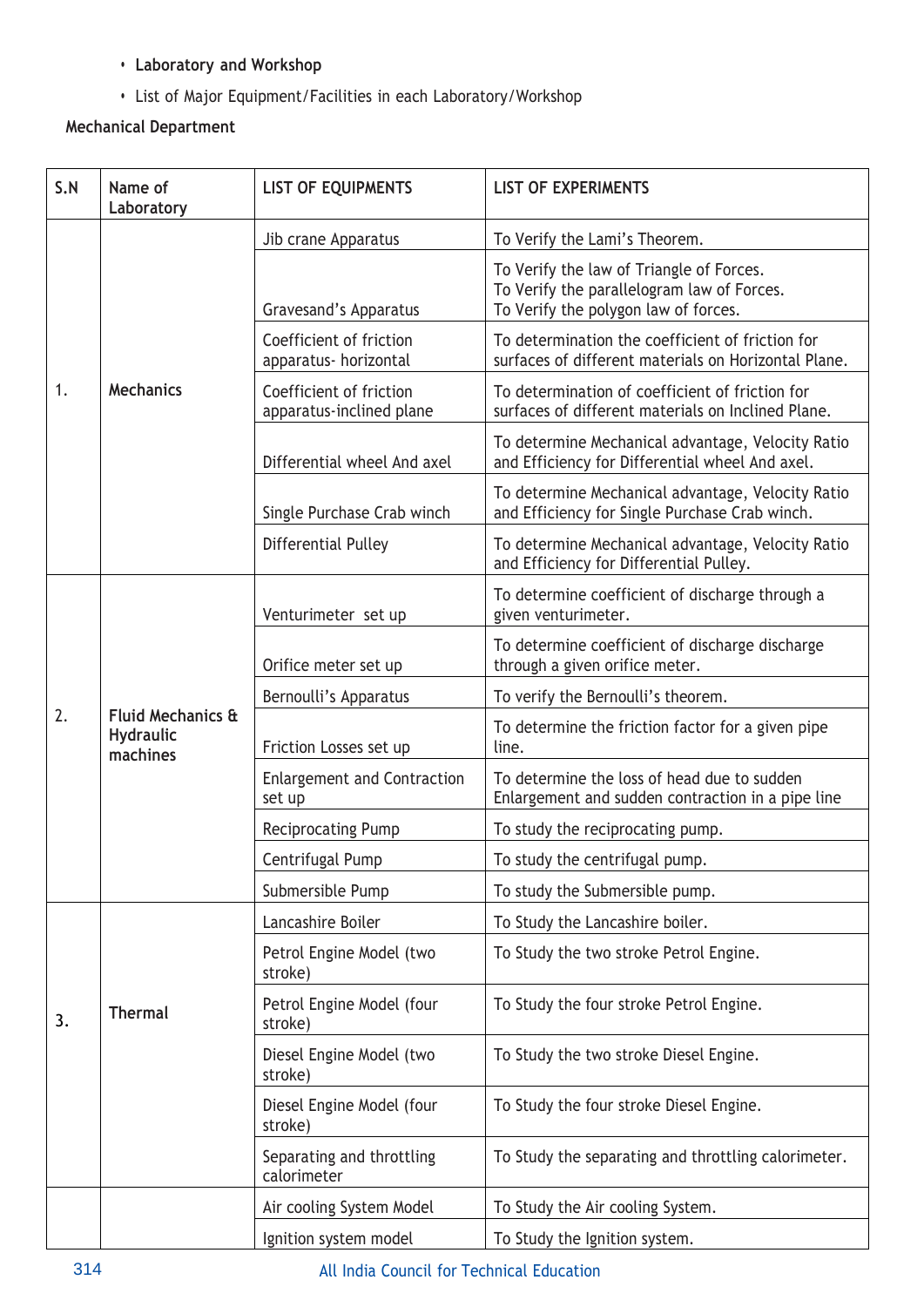|    | Automobile | Lighting system Model                    | To Study the Lighting system.                          |  |
|----|------------|------------------------------------------|--------------------------------------------------------|--|
| 4. |            | Differential Gear                        | To Study the Differential Gear.                        |  |
|    |            | Working Model of water<br>cooling system | To Study the Working Model of water cooling<br>system. |  |
| .כ | Rac        | Refrigerator 345 litre                   | To Study the Refrigerator.                             |  |
| 6. | Workshop   | Lathe Machine                            | To make different cylindrically shaped wooden job      |  |

# **Electrical Department**

| S.NO           | <b>NAME OF</b><br><b>LABORATORY</b>       | <b>LIST OF EQUIPMENTS</b>                                                                                                                                                                                                                                                                                                                    | <b>LIST OF EXPERIMENTS</b>                                                                                                                                                                                                                                                                                                                                                                                                                                                                                                                                                                                                                                                                                                                                                                                                 |
|----------------|-------------------------------------------|----------------------------------------------------------------------------------------------------------------------------------------------------------------------------------------------------------------------------------------------------------------------------------------------------------------------------------------------|----------------------------------------------------------------------------------------------------------------------------------------------------------------------------------------------------------------------------------------------------------------------------------------------------------------------------------------------------------------------------------------------------------------------------------------------------------------------------------------------------------------------------------------------------------------------------------------------------------------------------------------------------------------------------------------------------------------------------------------------------------------------------------------------------------------------------|
| $\mathbf{1}$   | A.c. machines                             | 2HP slip ring induction<br>1.<br>motor with load<br>arrangement                                                                                                                                                                                                                                                                              | 1. Speed control of slip ring induction motor.<br>2. Perform no load and blocked rotor test                                                                                                                                                                                                                                                                                                                                                                                                                                                                                                                                                                                                                                                                                                                                |
| $\overline{2}$ | Dc machines and<br>transformer            | 2. Dc motor study kit                                                                                                                                                                                                                                                                                                                        | 1. Perform load test on dc shunt motor.<br>2. Performance of brake test on dc shunt<br>motor.<br>3. Controlling the speed of dc shunt motor                                                                                                                                                                                                                                                                                                                                                                                                                                                                                                                                                                                                                                                                                |
| 3              | Instrumentation<br>and measurement<br>lab | Oscilloscope<br>1.<br>Megger<br>2.<br>3. Function generator<br>4. RLC bridge trainer kit<br>5. Portable type<br>wattmeter<br>6. Wattmeter(150-<br>$300$ )v/(5-10)A                                                                                                                                                                           | Measurement of single phase and 3phase<br>1.<br>power.<br>Measurement of 3 phase power using two<br>2.<br>wattmeter method<br>3. Measurement of earth resistance<br>Measurement of voltage, current, resistance<br>4.<br>using multimeter.<br>5. Measurement of unknown frequency and<br>phase using lissajious pattern.<br>6. Demonstration of oscilloscope.<br>Measurement of amplitude, frequency, time<br>7.<br>period and phase difference of different<br>signal of function generator.                                                                                                                                                                                                                                                                                                                              |
| 4.             | Electric circuit lab                      | 1. Ohm's law trainer kit<br>2. Norton's and<br>thevenin's theorem kit<br>3. Superposition theorem<br>trainer kit kirchoff's<br>law trainer kit<br>Maximum power<br>4.<br>transfer trainer kit<br>5.<br>Delta connection<br>trainer kit<br>6. Star connection<br>trainer kit<br>7. Rlc circuit<br>8.<br>Digital multimeter<br>9.<br>Lamp load | 1. Measure voltage and current in a given linear<br>electric circuit.<br>2. Measure current and voltage in a particular<br>branch of the given electrical circuit using<br>Kirchhoff's Current Law.<br>Measure voltage drop in closed loop of the<br>3.<br>given electrical circuit<br>4. using Kirchhoff's Voltage Law.<br>Measure peak value, RMS value, Period and<br>frequency of a sinusoidal<br>6. voltage using CRO.<br>7. Measure load current in the load resistance<br>using The venin's theorem in a given circuit.<br>Measure load current in the load resistance<br>8.<br>using Norton's theorem in a given circuit<br>9. Determine the maximum power and load<br>resistance for which circuit has maximum<br>power using maximum power transfer<br>theorem.<br>10. Observe the variation of power factor for |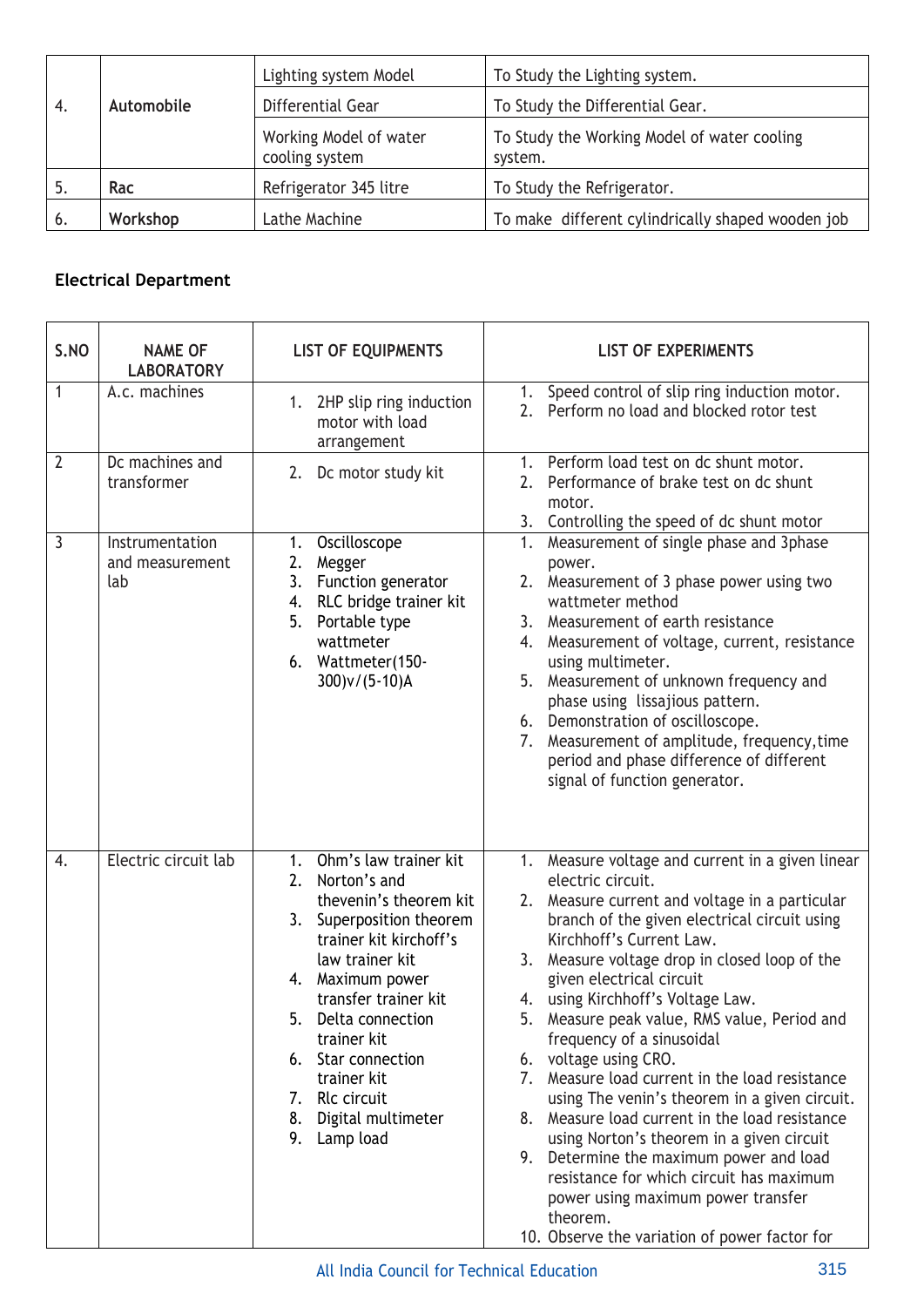|                |                          |                                                                                                                                                                                                                                                                                                                                            | varying inductance for a series RLC circuit.                                                                                                                                                                                                                                                                                                                                                                                                                                                                                                                                                                                                                                                                                                                                  |
|----------------|--------------------------|--------------------------------------------------------------------------------------------------------------------------------------------------------------------------------------------------------------------------------------------------------------------------------------------------------------------------------------------|-------------------------------------------------------------------------------------------------------------------------------------------------------------------------------------------------------------------------------------------------------------------------------------------------------------------------------------------------------------------------------------------------------------------------------------------------------------------------------------------------------------------------------------------------------------------------------------------------------------------------------------------------------------------------------------------------------------------------------------------------------------------------------|
| $\overline{5}$ | Digital electronics      | Logic gate kit<br>1.<br>Flip flop trainer kit<br>2.<br>3. Multiplexer and<br>demultiplexer                                                                                                                                                                                                                                                 | Verify the Boolean algebra by the kits<br>1.<br>available inthe lab.<br>2. Performance of multiplexer ICs.<br>3.<br>Performance of demultiplexer ICs<br>Verify De'Morgan's theorems.<br>4.<br>Performance of R-S flip-flop<br>5.<br>Performance of IC J-K M-S flip-flop<br>6.<br>7.<br>Performance of NOR and NAND gates as<br>universal                                                                                                                                                                                                                                                                                                                                                                                                                                      |
| 6              | <b>Basic electronics</b> | 1. R-C phase shift<br>oscillator<br>2.<br>Characteristics of P-N<br>junction diode<br>3. Zener diode<br>4. Clipper and clamper<br>trainer kit<br>5. Astable and<br>monostable<br>multivibrator<br>Integrator and<br>6.<br>differentiator kit<br>7. Half wave, full wave<br>rectifier and bridge<br>rectifier<br>RC coupled amplifier<br>8. | Test the performance of pn-Junction diode<br>1.<br>in the forward and reverse biased condition.<br>2.<br>Test the input and output waveform of Half<br><b>Wave Rectifier</b><br>a) without filter<br>b) with filter<br>Test the input and output waveform of full<br>3.<br>Wave Bridge Rectifier<br>a) without filter<br>b) with filter<br>4. Test the performance of Zener diode<br>5. Test the output waveform of<br>a) Positive Clipper<br>b) Negative Clipper<br>6. Test the output waveform of<br>a) Positive Clamper<br>b) Negative Clamper<br>7. Performance RC phase shift oscillator<br>8. Performance of Differentiator.<br>9. Performance of Integrator.<br>10. Performance of Bistable Multivibrator.<br>11. Performance of Monostable & Astable<br>Multivibrator |

# **Civil Department**

| S.NO           | <b>NAME OF</b><br><b>LABORATORY</b> | <b>LIST OF EQUIPMENTS</b>          | <b>LIST OF EXPERIMENTS</b>                                                                      |  |
|----------------|-------------------------------------|------------------------------------|-------------------------------------------------------------------------------------------------|--|
| 1              | Geotech                             | 1. Pycnometer<br>Liquid limit test | 1. Determine specific gravity and water<br>content of soil by pycnometer.                       |  |
|                |                                     | apparatus                          | Determination of liquid limit of given soil<br>2.                                               |  |
|                |                                     | Plastic limit test<br>$\mathsf{R}$ | sample.                                                                                         |  |
|                |                                     | apparatus                          | Determination of Plastic limit of given soil<br>3.                                              |  |
|                |                                     | Density Bottle<br>4.               | sample.                                                                                         |  |
|                |                                     | Hydrometer<br>5.                   | Determine specific gravity of soil by density<br>4.                                             |  |
|                |                                     | Shrinkage Limit<br>6.              | bottle.                                                                                         |  |
|                |                                     | Apparatus                          | Determine specific gravity of soil by<br>5.                                                     |  |
|                |                                     | Core cutter with<br>7 <sup>1</sup> | Hydrometer.                                                                                     |  |
|                |                                     | rammer                             | Determination of Shrinkage limit of given<br>6.                                                 |  |
|                |                                     | I.S. Sieve (fine<br>8.             | soil sample                                                                                     |  |
|                |                                     | Grained)                           | 7. Determine Bulk unit wt. & Dry unit wt. of                                                    |  |
|                |                                     | I.S. Sieve (Course<br>9.           | soil by core cutter.                                                                            |  |
|                |                                     | Grained                            | Determination of grain size distribution of<br>8.                                               |  |
|                |                                     |                                    | given soil sample by sieve.                                                                     |  |
| $\overline{2}$ | Surveying                           | Cloth Tape<br>1.<br>Offset Rod     | 1. To fixed station point and to measure length<br>of a line by direct ranging with the help of |  |
|                |                                     | Auto level with stand<br>3.        |                                                                                                 |  |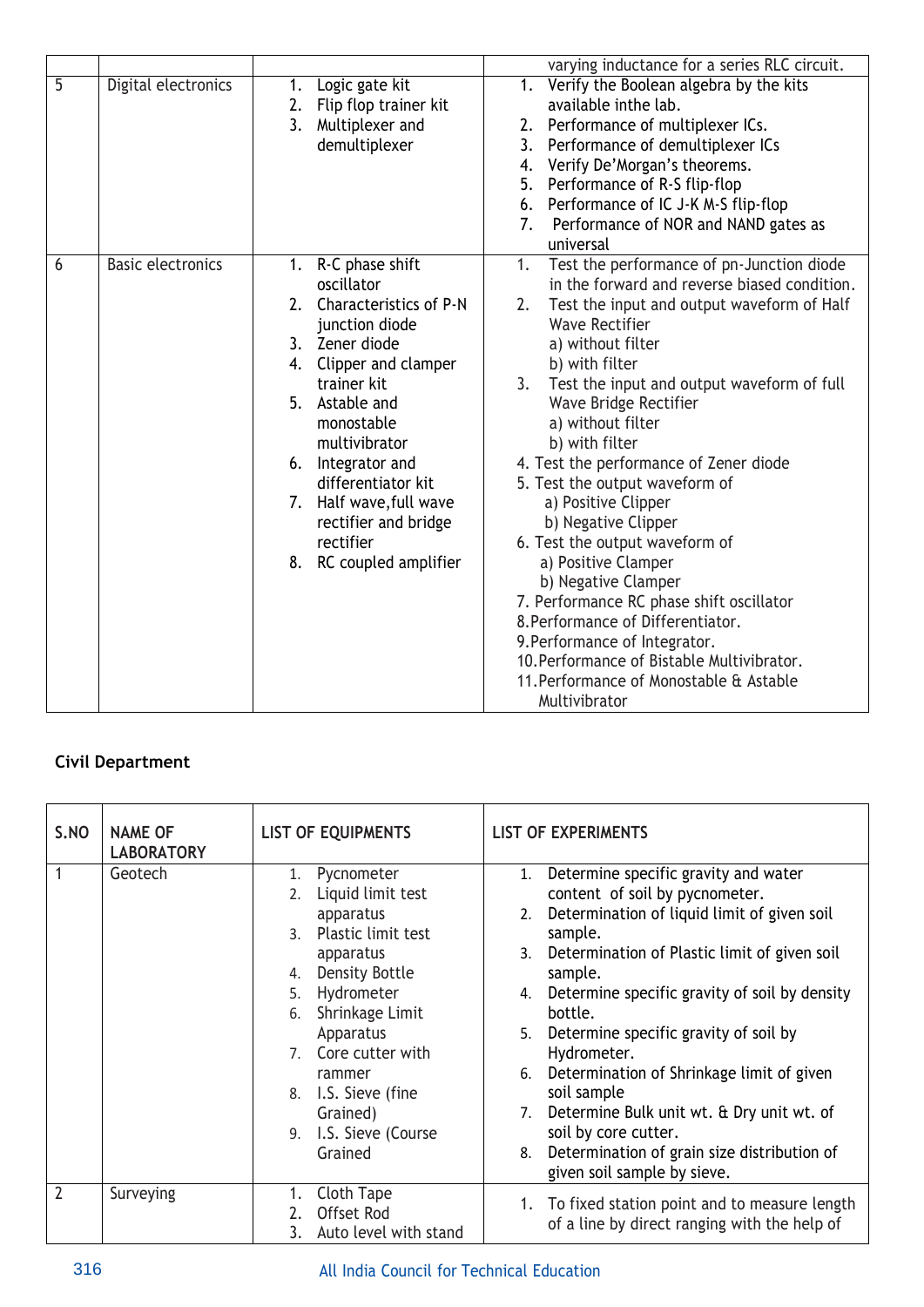|                |                               | <b>Electronic Theodolite</b><br>4.<br><b>Total Station</b><br>5.<br>6. Vernier Theodolite<br>7. Plane table<br>8.<br>Invar Tape<br>9. Prismatic Compass<br>with stand<br>10. Surveyor Compass<br>11. Open cross staff<br>12. Optical Square<br>13. Metric Chain<br>14. Engineering Chain<br>15. Line Ranger<br>16. Folding Staff<br>17. Telescopic Staff<br>18. Ranging Rod<br>19. French Cross Staff<br>20. Dumpy Level | chain and tape and plot it.<br>To perform a chain survey of closed<br>2.<br>traverse fixing the angle between two chain<br>lines by time lines and to plot them and<br>adjusting the closing error by graphical<br>method.<br>3.<br>Study the parts of prismatic compass and<br>surveyor's compass and to measure the<br>bearings of lines joining different station<br>point<br>4. To take the fore bearing and back bearing of<br>sides of a regular polygon and to calculate<br>included angle and check them.<br>5.<br>To perform a chain and compass survey of<br>an area by open traverse and prepare a map.<br>6. To learn temporary adjustment of leveling<br>instrument and to find the R.L. of the given<br>point.<br>7. To find the difference of R.L. of two given<br>point by shifting of instrument on change<br>points and applying arithmetical checks.<br>8. To take the longitudinal and cross-section<br>levels of an existing road.<br>To study the accessories of plane table<br>9.<br>surveying and to plot the objects by radial<br>method.<br>10. To perform the plan table survey of small<br>area by intersection method.<br>11. To take the block leveling of undulated site<br>and to draw the contours using method of<br>interpolation.<br>12. Preparing a contour map of a small area by<br>direct method of contouring.<br>13. To draw contour map of a small panel and<br>to calculate its capacity.<br>14. Study of parts of a theodolite and their uses.<br>15. Temporary adjustment of a theodolite.<br>16. Measurement of a horizontal angle by<br>repetition method.<br>17. Measurement of a horizontal angle by<br>reteriation method.<br>18. Measurement of a vertical angle.<br>19. To find out the R.L. of some available tall<br>approachable object. Give the R.L. of a B.M.<br>20. To find out the height of a tall chimney or<br>tower of or lighting conductor.<br>21. Study and use of digital theodolite.<br>22. Study and use of total station |
|----------------|-------------------------------|--------------------------------------------------------------------------------------------------------------------------------------------------------------------------------------------------------------------------------------------------------------------------------------------------------------------------------------------------------------------------------------------------------------------------|--------------------------------------------------------------------------------------------------------------------------------------------------------------------------------------------------------------------------------------------------------------------------------------------------------------------------------------------------------------------------------------------------------------------------------------------------------------------------------------------------------------------------------------------------------------------------------------------------------------------------------------------------------------------------------------------------------------------------------------------------------------------------------------------------------------------------------------------------------------------------------------------------------------------------------------------------------------------------------------------------------------------------------------------------------------------------------------------------------------------------------------------------------------------------------------------------------------------------------------------------------------------------------------------------------------------------------------------------------------------------------------------------------------------------------------------------------------------------------------------------------------------------------------------------------------------------------------------------------------------------------------------------------------------------------------------------------------------------------------------------------------------------------------------------------------------------------------------------------------------------------------------------------------------------------------------------------------------------------------------------|
| $\overline{3}$ | Transportation<br>Engineering | 1. Flash and Fire point test<br>2. Softening point test for                                                                                                                                                                                                                                                                                                                                                              | Determine Flash and Fire Point of Bitumen/<br>1 <sub>1</sub><br>Tar.                                                                                                                                                                                                                                                                                                                                                                                                                                                                                                                                                                                                                                                                                                                                                                                                                                                                                                                                                                                                                                                                                                                                                                                                                                                                                                                                                                                                                                                                                                                                                                                                                                                                                                                                                                                                                                                                                                                             |
|                |                               | bitumen                                                                                                                                                                                                                                                                                                                                                                                                                  | Determine Softening Point of Bitumen/ Tar.<br>2.                                                                                                                                                                                                                                                                                                                                                                                                                                                                                                                                                                                                                                                                                                                                                                                                                                                                                                                                                                                                                                                                                                                                                                                                                                                                                                                                                                                                                                                                                                                                                                                                                                                                                                                                                                                                                                                                                                                                                 |
| 4.             | <b>Hydraulics</b>             | 1. Set up for discharge<br>through Open Channel                                                                                                                                                                                                                                                                                                                                                                          | Determine discharge through Open channel.                                                                                                                                                                                                                                                                                                                                                                                                                                                                                                                                                                                                                                                                                                                                                                                                                                                                                                                                                                                                                                                                                                                                                                                                                                                                                                                                                                                                                                                                                                                                                                                                                                                                                                                                                                                                                                                                                                                                                        |
| 5              | Material<br>Technology        | 1. Vicat Apparatus<br>2. Slump cone                                                                                                                                                                                                                                                                                                                                                                                      | 1. Determine setting time of cement.<br>Perform consistency test of cement.<br>2.                                                                                                                                                                                                                                                                                                                                                                                                                                                                                                                                                                                                                                                                                                                                                                                                                                                                                                                                                                                                                                                                                                                                                                                                                                                                                                                                                                                                                                                                                                                                                                                                                                                                                                                                                                                                                                                                                                                |
|                |                               |                                                                                                                                                                                                                                                                                                                                                                                                                          | 3.<br>Determine workability of concrete.                                                                                                                                                                                                                                                                                                                                                                                                                                                                                                                                                                                                                                                                                                                                                                                                                                                                                                                                                                                                                                                                                                                                                                                                                                                                                                                                                                                                                                                                                                                                                                                                                                                                                                                                                                                                                                                                                                                                                         |

# **Chemistry Lab**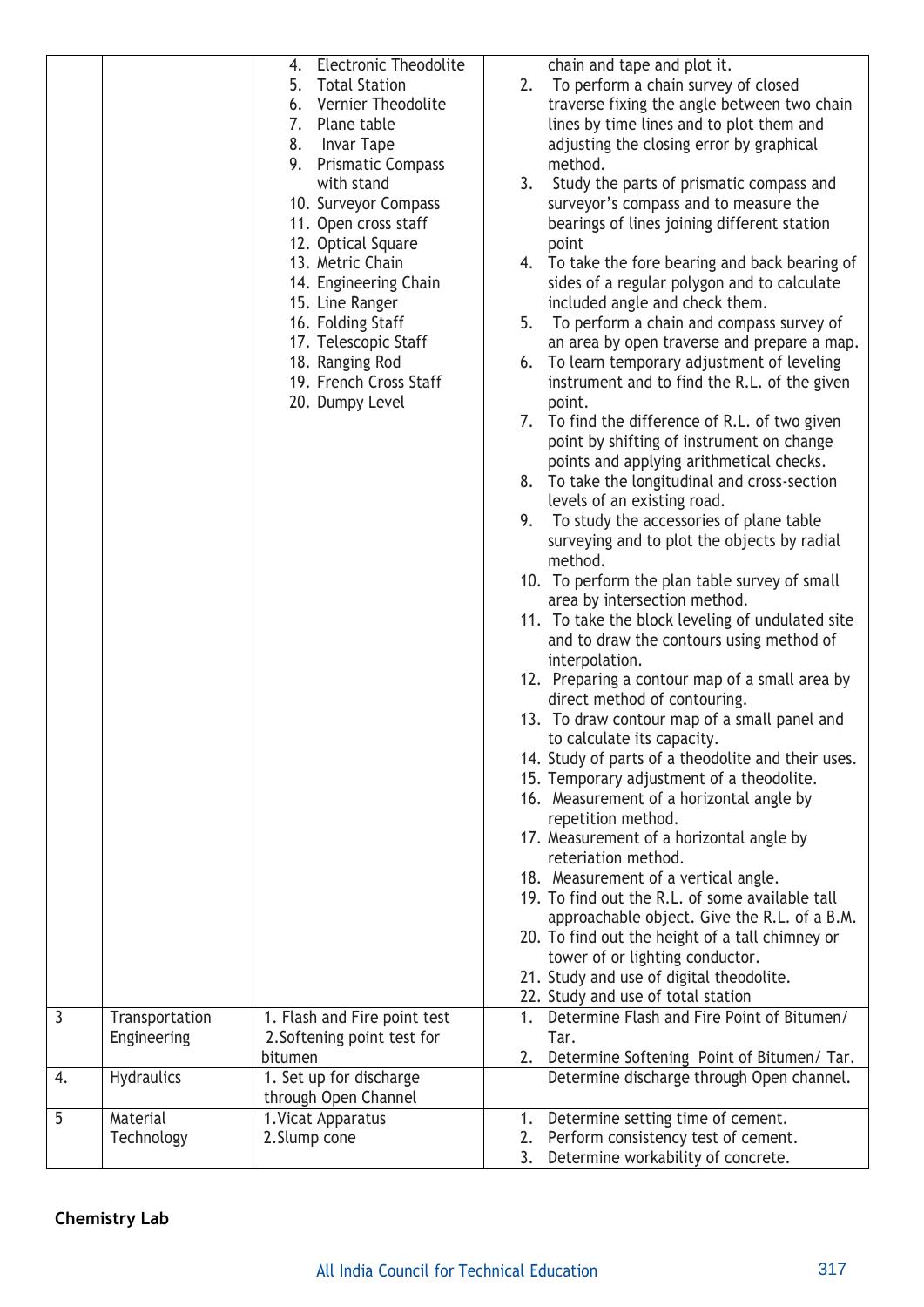| S.NO | <b>NAME OF</b><br><b>LABORATORY</b>                                                                                                                                                                                                                                                                                                                                                                                                                                                                                                                                                                                                                                                                                 | <b>LIST OF EQUIPMENTS</b>                                                                                                                                                                                                                                                                                                                                                                                                                                               | <b>LIST OF EXPERIMENTS</b>                                                                                                                                                                                                                                                                                                                                                                                                                                                                                                                                                                                                                                                                                                                                                                                                                                                                                                                                                                                                                                                                                           |  |  |
|------|---------------------------------------------------------------------------------------------------------------------------------------------------------------------------------------------------------------------------------------------------------------------------------------------------------------------------------------------------------------------------------------------------------------------------------------------------------------------------------------------------------------------------------------------------------------------------------------------------------------------------------------------------------------------------------------------------------------------|-------------------------------------------------------------------------------------------------------------------------------------------------------------------------------------------------------------------------------------------------------------------------------------------------------------------------------------------------------------------------------------------------------------------------------------------------------------------------|----------------------------------------------------------------------------------------------------------------------------------------------------------------------------------------------------------------------------------------------------------------------------------------------------------------------------------------------------------------------------------------------------------------------------------------------------------------------------------------------------------------------------------------------------------------------------------------------------------------------------------------------------------------------------------------------------------------------------------------------------------------------------------------------------------------------------------------------------------------------------------------------------------------------------------------------------------------------------------------------------------------------------------------------------------------------------------------------------------------------|--|--|
| 1    | <b>APPLIED</b><br>Bombcalorimeter<br>$\bullet$<br>Redwood viscometer<br><b>CHEMISTRY</b><br>$\bullet$<br>Flash point and<br>Firepoint<br>Testtubestand<br><b>Burette</b><br>$\bullet$<br>Burettestand<br>Pipette 25 ml<br>Beaker 50ml<br>Beaker 100 ml<br>Beaker 250ml<br>Conical flask 50 ml<br>Conical flask 100 ml<br>Conical flask 250ml<br>Testtube 25ml<br>Weightmachine<br>measuring cylinder 50<br>$\bullet$<br>ml<br>measuring cylinder 50<br>ml<br><b>Glass Rod</b><br>Spatula<br>$\bullet$<br>Dropper withteat<br>Spirit Lamp<br>$\bullet$<br>water bath copper6"<br>Reagent Bottle<br>$\bullet$<br>Watch glass 3"<br>$\bullet$<br>Whattmanfilterpapper<br><b>LIST OF CHEMICALS</b><br>Hydrochloric acid |                                                                                                                                                                                                                                                                                                                                                                                                                                                                         | 1. Determination of Calorific Value of fuel by<br>Bomb Calorimeter.<br>2. To determine the relative viscosity of the<br>given liquid at room temperature<br>3. Determination of Flash Point and Fire Point<br>of lubricant by Pensky Martin Apparatus<br>4. To estimate the amount of total hardness<br>present in the given water sample by EDTA<br>titration method<br>5. To determine the alkalinity of given<br>sample of water using N/50 hydrochloric<br>acid solution and methyl orange and<br>phenolphthalein as indicators.<br>6. To determine total dissolve and suspended<br>solids in given water sample<br>7. To determine the biological oxygen<br>demand in given water sample<br>8. To measure the PH of different solution<br>9. Determine the moisture content, ash and<br>volatile matter in given coal sample using<br>proximate analysis<br>10. Standarization of KMnO4 solution using<br>standard oxalic acid solution<br>11. To determine the percentage of available<br>chlorine in a given sample of bleaching<br>powder.<br>12. Determine the percentage of copper in<br>given copper ore. |  |  |
|      |                                                                                                                                                                                                                                                                                                                                                                                                                                                                                                                                                                                                                                                                                                                     | Nitric acid<br>Sulfuric acid<br>Oxalic acid<br>Ammoniumhydroxide<br>$\bullet$<br>Calciumhydroxide<br>$\bullet$<br>Potassium permaganate<br>$\bullet$<br>sodiumcarbonate<br>bariumchloride<br>Murexideindicator<br>Sodiumhydroxide<br>$\bullet$<br>Ferrousammoniumsulph<br>ate<br>Sodiumchloride<br>Nesslersreagent<br><b>EDTA</b><br>EriochromeBlack-T<br>PhenopthalinIndicator<br>MethylOrange<br>Ammoniumchloride<br>calciumcarbonate<br>SodiumThiosulphate<br>Starch |                                                                                                                                                                                                                                                                                                                                                                                                                                                                                                                                                                                                                                                                                                                                                                                                                                                                                                                                                                                                                                                                                                                      |  |  |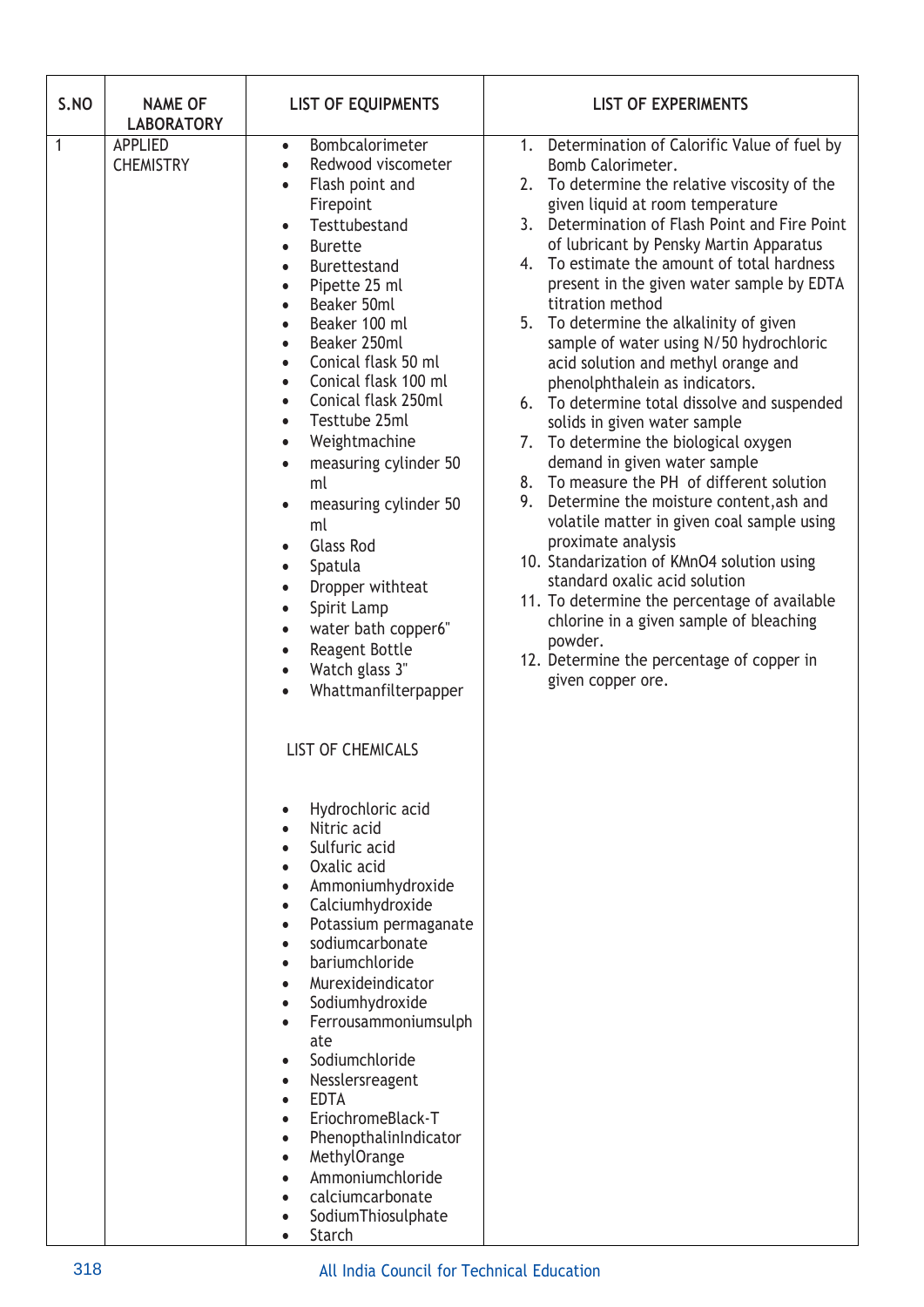| Ammoniumoxalate<br>$\bullet$      |  |
|-----------------------------------|--|
| Potassium Dircomate               |  |
|                                   |  |
| Ferrousammoniumsulph              |  |
| ate                               |  |
| Cppersulphate                     |  |
| Ammonia solution                  |  |
| Ethyl alcohol<br>$\bullet$        |  |
| Sodiumchloride                    |  |
| Distilled water<br>$\bullet$      |  |
| Labsolution<br>$\bullet$          |  |
| Potassium iodide<br>$\bullet$     |  |
| Acitic acid<br>$\bullet$          |  |
| Formaldehyde<br>$\bullet$         |  |
| Phenol<br>$\bullet$               |  |
| PH papper<br>$\bullet$            |  |
| AmmoniumHydroxide<br>$\bullet$    |  |
| SodiumThiosulphate<br>$\bullet$   |  |
| Bleaching powder<br>$\bullet$     |  |
| <b>Battery water</b><br>$\bullet$ |  |
| manganees Sulphate<br>$\bullet$   |  |
| Lime stone<br>$\bullet$           |  |
| PottasiumHydroxide<br>$\bullet$   |  |
| universal indicator               |  |

# **Applied Physics Lab**

| S.NO | <b>NAME OF</b><br><b>LABORATORY</b> | <b>LIST OF EQUIPMENTS</b>                                                                                                                                                                                                                                                                                                                                               | <b>LIST OF EXPERIMENTS</b>                                                                                                                                                                                                                                                                                                                                                                                                                                                                                                                                                                                                                                                             |  |  |
|------|-------------------------------------|-------------------------------------------------------------------------------------------------------------------------------------------------------------------------------------------------------------------------------------------------------------------------------------------------------------------------------------------------------------------------|----------------------------------------------------------------------------------------------------------------------------------------------------------------------------------------------------------------------------------------------------------------------------------------------------------------------------------------------------------------------------------------------------------------------------------------------------------------------------------------------------------------------------------------------------------------------------------------------------------------------------------------------------------------------------------------|--|--|
| 1.   | <b>APPLIED PHYSICS</b>              | Vernier Callipers<br><b>Screw Gauge</b><br>Pendulum<br>Glass slab,<br>pins,<br><b>Drawing Board</b><br>Prism,<br>Pins,<br><b>Drawing Board</b><br><b>Concave and Convex Lens</b><br>Optical bench<br>Bar Magnet,<br>Magnetic needle<br>Connecting wires, Plug key,<br>Meter bridge<br>Battery eliminator<br>Resistance box<br>Jockey<br>Galvanometer<br>Resistance wire | 1. To measure the deminsion of an<br>object insignificant figure and estimate<br>errors precisely using vernier caliper.<br>2. To measure the dimension of an<br>object using screw guage.<br>3. To determine G using simple<br>pendulum<br>4. To calculate the refractive index of<br>material of rectangular glass slab<br>5. To calculate the refractive index of<br>material of glass prism<br>6. To calculate the focal length of<br>convex and concave lens<br>accurately<br>7. To draw the magnetic field lines of<br>force using magnetic and compass<br>needle<br>8. To determine the resistance of<br>circuits by applying series and<br>parallel combination of resistance. |  |  |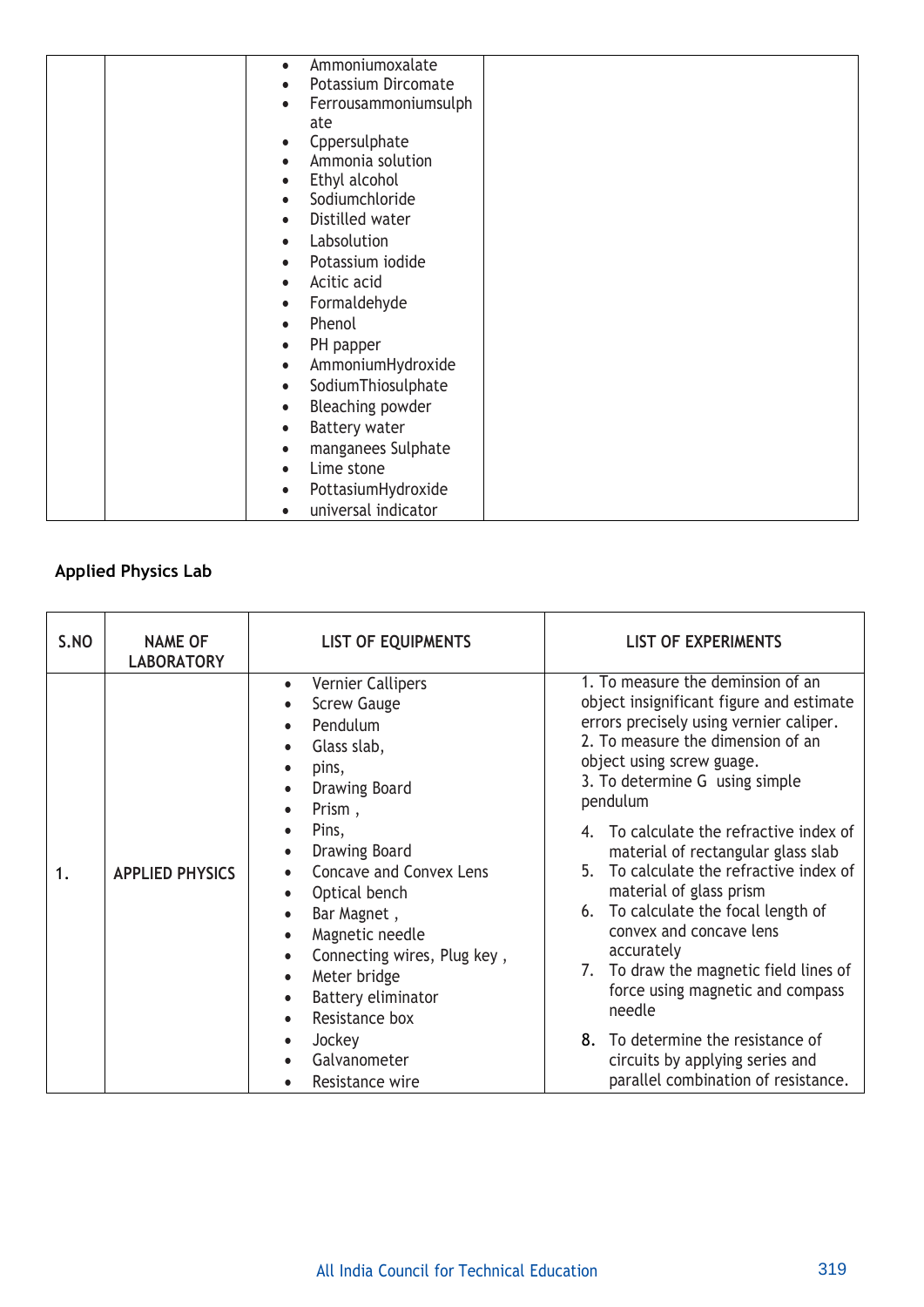- **Computing Facilities**
- Internet bandwidth : 100 mbps
- Number and configuration of system 35 system with processor intel(r) core(tm) i5-6500 cpu @ 3.20ghz 3.19 ghz , installed ram 4.00 gb (3.90 gb usable), system type : 64-bit operating system, x64-based processor.

07 system with processor intel(r) core(tm) i7-4790 cpu @ 3.60ghz, ram 4.00gb, 64 bit operating system.

- Total number of system connected by lan : all system
- Total number of system connected by wan : NA
- Major software packages available : please refer Annexure 1
- Facilities for conduct of online classes/course in online mode (theory & practical ) : yes, please refer Annexure 2
- Innovation cell : available
- Social media cell : available
- Compliance of the national academic depository (nad), applicable to pgcm/pgdm institutions and university departments : Not Applicable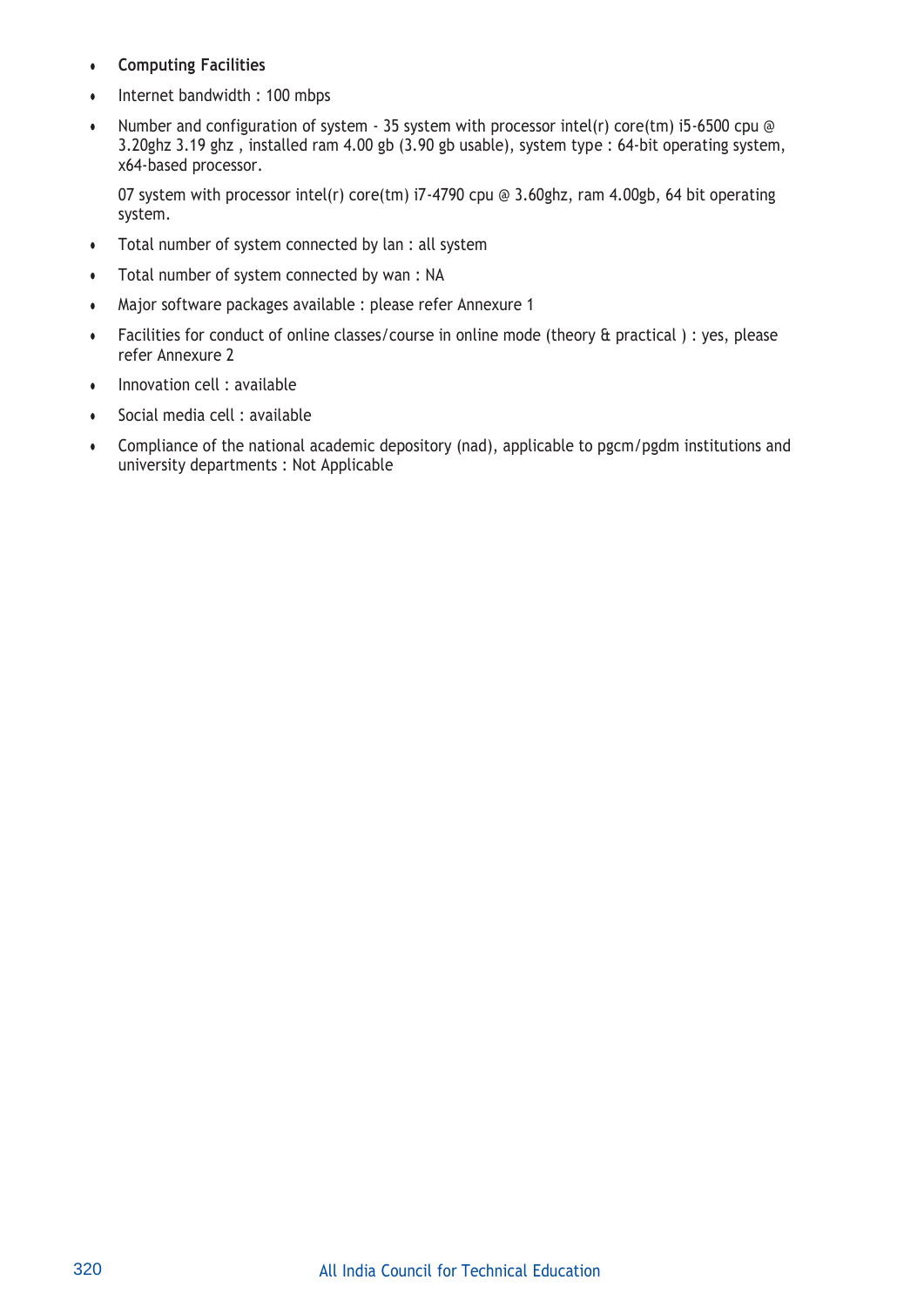### **Annexure 1**

| Commercial<br>Software     | Similar<br>Open<br>source | Download Link                                      | License     | Used where                                                                                                                |
|----------------------------|---------------------------|----------------------------------------------------|-------------|---------------------------------------------------------------------------------------------------------------------------|
| Scilab<br><b>MATLAB</b>    |                           | http://www.scilab.org/products/scilab/dow<br>nload | CeCILL      | Engineering (Electrical, Mechanical, Civil,<br>Electronics, Embeddedsystems, Chemical),<br>Science (Physics, Mathematics) |
| Mathematica                | Maxima                    | http://maxima.sourceforge.net/download.ht<br>ml    | <b>GPL</b>  | Mathematics, Engineering                                                                                                  |
| Cadence<br>pSpice          | ngspice                   | http://ngspice.sourceforge.net/download.ht<br>ml   | <b>BSD</b>  | Engineering (Electrical, Electronics, Embedded<br>systems)                                                                |
| Microsoft<br><b>Office</b> | Open<br>office            | http://download.openoffice.org/                    | <b>LGPL</b> | All branches                                                                                                              |
| Microsoft<br><b>Office</b> | LaTeX                     | http://www.latex-project.org/ftp.html              | <b>LPPL</b> | All branches                                                                                                              |
| Mathematica<br>/Maple      | Sage                      | http://www.sagemath.org/download.html              | <b>GPL</b>  | Precise arithmetic, algebra, symbolic<br>computation                                                                      |
| Microsoft<br>Windows       | GNU/Linux                 | http://www.gnu.org/software/software.html          | GPL         | All branches                                                                                                              |
| Turbo C                    | <b>GCC</b>                | http://gcc.gnu.org/releases.html                   | <b>GPL</b>  | <b>Engineering (Introductory Computing</b><br>- all branches)                                                             |
| Pro/E                      | <b>BRL-CAD</b>            | http://brlcad.org/d/download                       | <b>BSD</b>  | Engineering (CAD)                                                                                                         |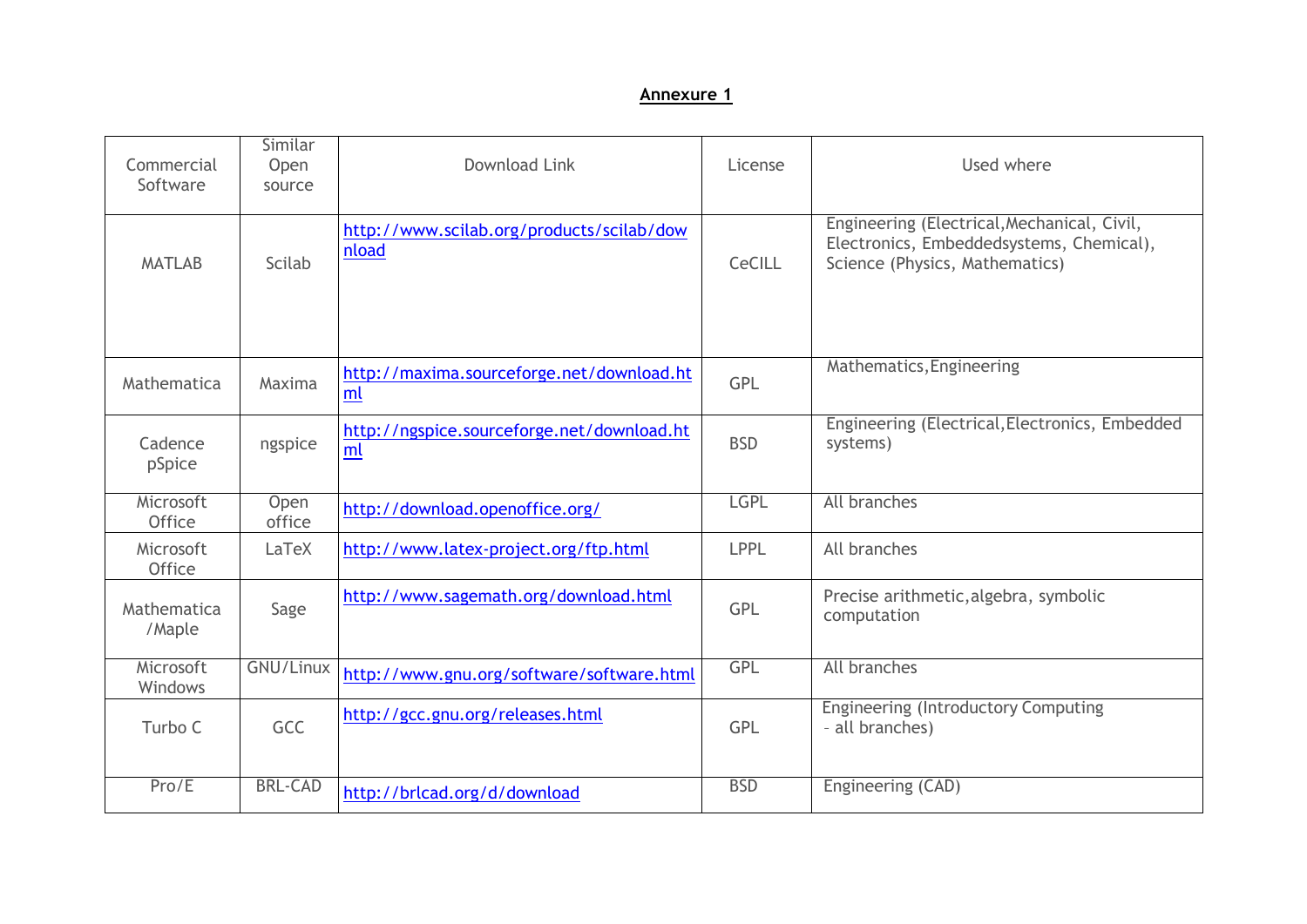| <b>MASM</b>                                                            | NASM,<br><b>FASM</b>                | http://www.nasm.us/pub/nasm/releasebuild<br>$\overline{\mathbf{S}}$                                               | BSD, BSD                                                               | Engineering (Electronics, Computer Science)                                      |
|------------------------------------------------------------------------|-------------------------------------|-------------------------------------------------------------------------------------------------------------------|------------------------------------------------------------------------|----------------------------------------------------------------------------------|
|                                                                        |                                     | http://flatassembler.net/download.php                                                                             |                                                                        |                                                                                  |
| <b>MS OFFICE</b><br>Plottingtools                                      | Xmgrace,<br>XFIG,<br><b>GNUPLOT</b> | http://sourceforge.net/projects/graceplot/<br>http://xfig.org/art17.html<br>http://www.gnuplot.info/download.html | BSD, GPL,<br>Own<br>license(but<br>free)                               | Drawing the figures, plots, flow diagrams                                        |
| Code composer<br>Studio, IAR<br>Workbench                              |                                     | GNU Binutils http://ftp.gnu.org/gnu/binutils/                                                                     | GPL                                                                    | Assembler, Compilers for micro controllers and<br>DSP Processors (MSP, VC33 etc) |
| <b>VxWORK</b><br>S                                                     | RTLinux,<br><b>RTAI</b>             | http://www.faqs.org/docs/Linux-HOWTO/RT<br>Linux-HOWTO.html<br>https://www.rtai.org/                              | GPL,<br>GPL/LGPL<br>(kernel<br>and user<br>space<br>respectiv<br>ely), | Real-time operating System for Desktop and<br><b>Embedded Systems</b>            |
| KEIL<br>8051                                                           | <b>SDCC</b>                         | http://sdcc.sourceforge.net/index.php#Dow<br>nload                                                                | GPL                                                                    | GCC SDCC compiler for8051 controlers                                             |
| synopsis-<br>CosmosSE,<br>Mentor-<br>Icstudio,<br>Cadence-<br>Virtuoso | <b>Xcircuit</b>                     | http://opencircuitdesign.com/xcircuit/downl<br>oad.html                                                           | <b>GPL</b>                                                             | schematic design                                                                 |
| Mentor-<br>ICstation,<br>Cadence-<br>Virtuoso                          | Magic                               | http://opencircuitdesign.com/magic/downlo<br>ad.html                                                              | <b>BSD</b>                                                             | Used for chip Layoutdesign                                                       |
| Modelsim                                                               | ghdl,<br>freehdl                    | http://ghdl.free.fr/download.html<br>http://freehdl.seul.org/                                                     | <b>GPL</b>                                                             | <b>VHDL</b> compiler                                                             |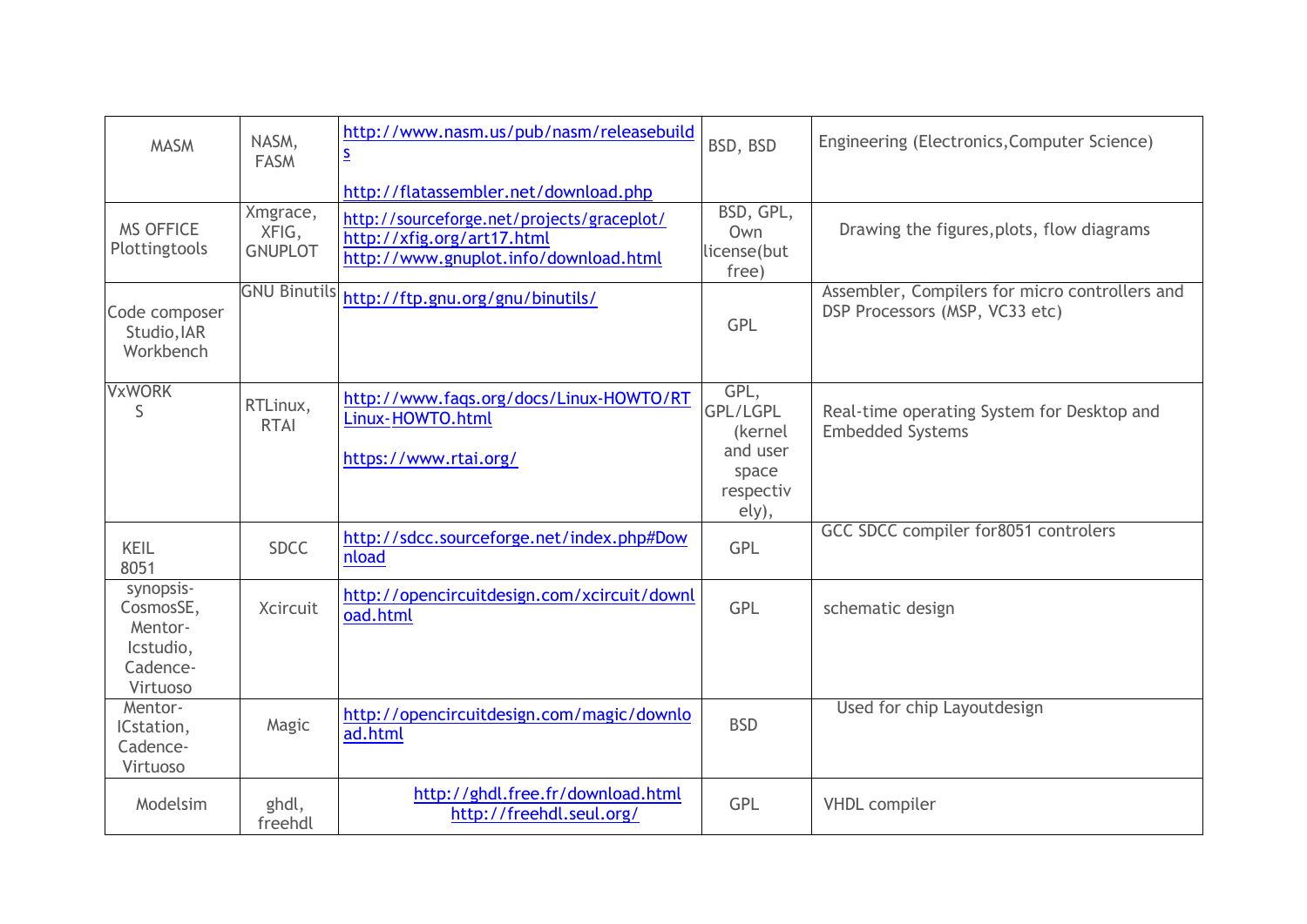| Matlab                     | Octave          | http://www.gnu.org/software/octave/downl<br>oad.html | <b>GPL</b> | <b>Numerical Computation</b> |
|----------------------------|-----------------|------------------------------------------------------|------------|------------------------------|
| AutoCad                    | KiCad,          | http://kicad.sourceforge.net/wiki/Download           | <b>GPL</b> | CAD system                   |
|                            | FreeCad         | http://sourceforge.net/projects/free-cad/            |            |                              |
| S-Plus                     | R.              | http://cran.r-project.org/bin/                       | GPL        | <b>Statistics</b>            |
| <b>Operating</b><br>System | <b>GNU/LINU</b> | http://www.bosslinux.in/                             | <b>GPL</b> | <b>Operating System</b>      |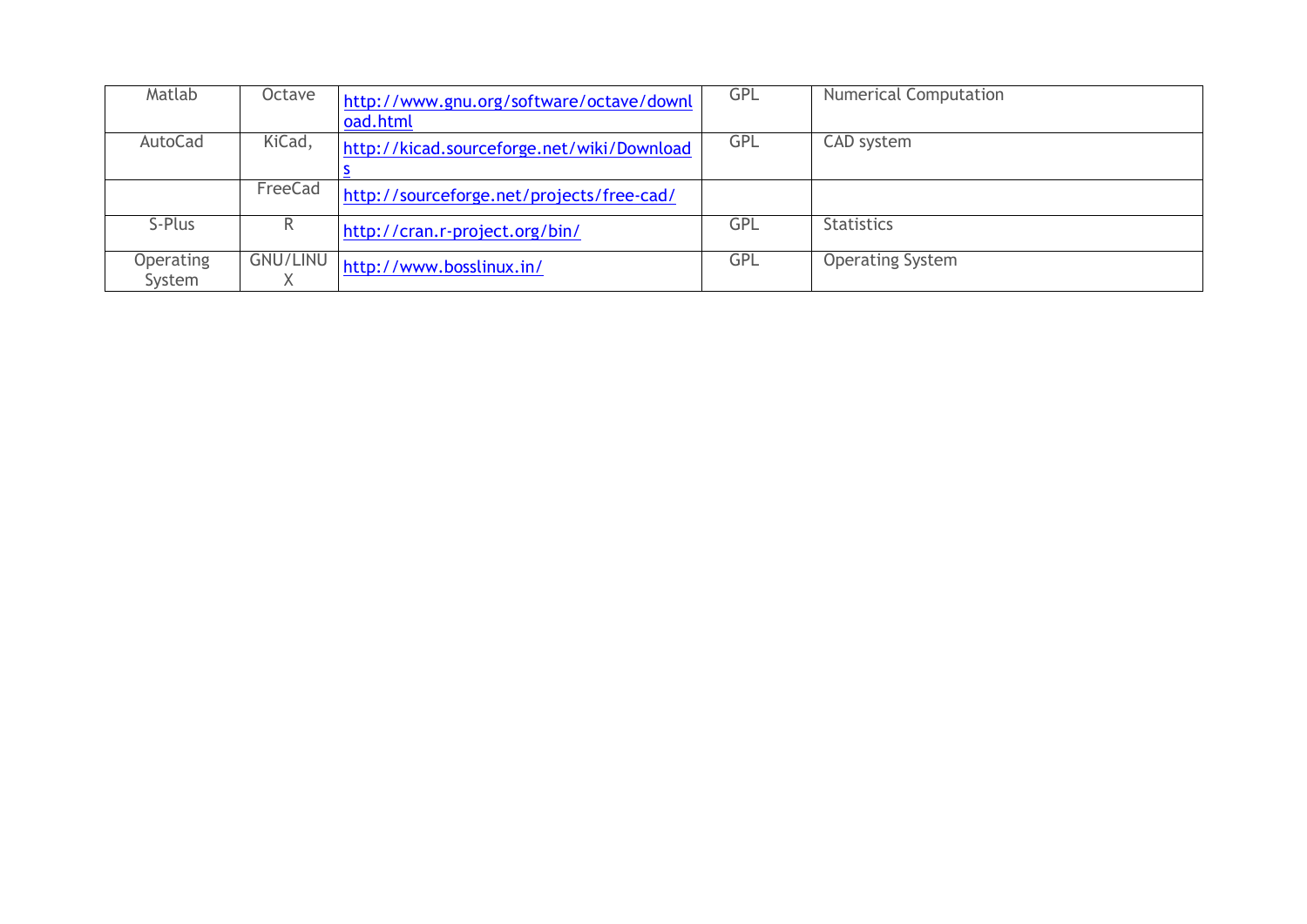# **ANNEXURE 2**

### **CIVIL ENGINEERING VIRTUAL LAB**

- **1. https:/[/www.vlab.co.in/broad-area-civil-engineering](http://www.vlab.co.in/broad-area-civil-engineering)**
- **2. <http://vlabs.iitb.ac.in/vlab/labscivil.html>**

### **MECHANICAL ENGINEERING VIRTUAL LAB**

- **1. https:/[/www.vlab.co.in/broad-area-mechanical-engineering](http://www.vlab.co.in/broad-area-mechanical-engineering)**
- **2. <http://vlabs.iitb.ac.in/vlab/labsme.html>**

# **ELECTRICAL ENGINEERING VIRTUAL LAB**

- **1. https:/[/www.vlab.co.in/broad-area-electrical-engineering](http://www.vlab.co.in/broad-area-electrical-engineering)**
- **2. http://vlabs.iitb.ac.in/vlab/labsee.html**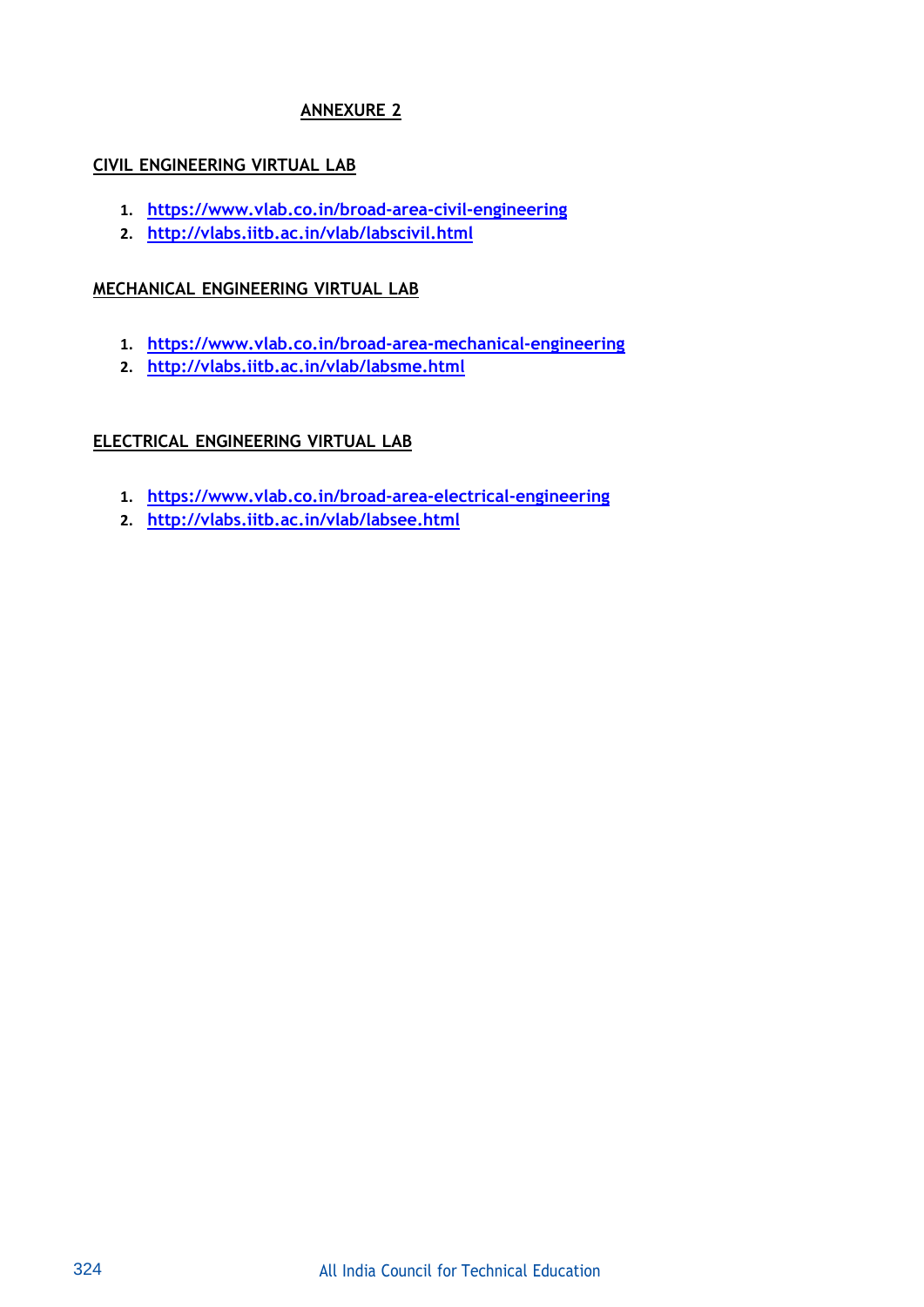### • **List of facilities available**

- Games and Sports Facilities Available ( Cricket, Badminton, volleyball, kho-kho, kabaddi, chess, carom)
- Extra-Curricular Activities (Cultural Festivals, NSS)
- Soft Skill Development Facilities
- **Teaching Learning Process**
- Curricula and syllabus for each of the Programmes as approved by the University

<http://gpraipur.ac.in/College.aspx?PageName=Syllabus>

• Academic Calendar of the University

[https://drive.google.com/file/d/164RchKovXzzyvVbZA7gsNYYVVdOcjNaQ/view?usp=shar](https://drive.google.com/file/d/164RchKovXzzyvVbZA7gsNYYVVdOcjNaQ/view?usp=sharing) [ing](https://drive.google.com/file/d/164RchKovXzzyvVbZA7gsNYYVVdOcjNaQ/view?usp=sharing)

• Academic Time Table with the name of the Faculty members handling the Course

[https://drive.google.com/drive/folders/1sCO4\\_91KdauD7ajyTKDky\\_NHTQpLEmS0?usp=s](https://drive.google.com/drive/folders/1sCO4_91KdauD7ajyTKDky_NHTQpLEmS0?usp=sharing) [haring](https://drive.google.com/drive/folders/1sCO4_91KdauD7ajyTKDky_NHTQpLEmS0?usp=sharing)

• Teaching Load of each Faculty

[https://drive.google.com/drive/folders/1sCO4\\_91KdauD7ajyTKDky\\_NHTQpLEmS0?usp=s](https://drive.google.com/drive/folders/1sCO4_91KdauD7ajyTKDky_NHTQpLEmS0?usp=sharing) [haring](https://drive.google.com/drive/folders/1sCO4_91KdauD7ajyTKDky_NHTQpLEmS0?usp=sharing)

### • **Internal Continuous Evaluation System and place**

The Continuous internal assessment evaluation of the students is an integral part of the teachinglearning process. The formative approach is followed to evaluate student's achievements includes various academic activities, e.g. Seminars, Presentation, Group Discussion, Class Tests (CT1 and CT2), Assignments and Project Submission etc. as per the prescribed pattern and academic calendar.

### • **Student's assessment of Faculty, System in place**

The various parameters on which teaching is assessed are: Communication skills, Quality of Teaching/ Academic input,. Subject Knowledge, Content and Method , Use of teaching aids, Pace on which contents/ were covered Motivation and inspiration for students to learn , Support for the development of Students' skill, Clarity of expectations of students, Feedback provided on Students' progress, Hands on training, Willingness to offer help and advice to Students.

### • **For each Post Graduate Courses give the following**:

- Title of the Course- **nil**
- Curricula and Syllabi- **nil**
- Laboratory facilities exclusive to the Post Graduate Course- **nil**
- **Special Purpose**
- Software, all design tools in case- **nil**
- Academic Calendar and framework- **nil**

(**note** - there is no post graduate course running in the institute)